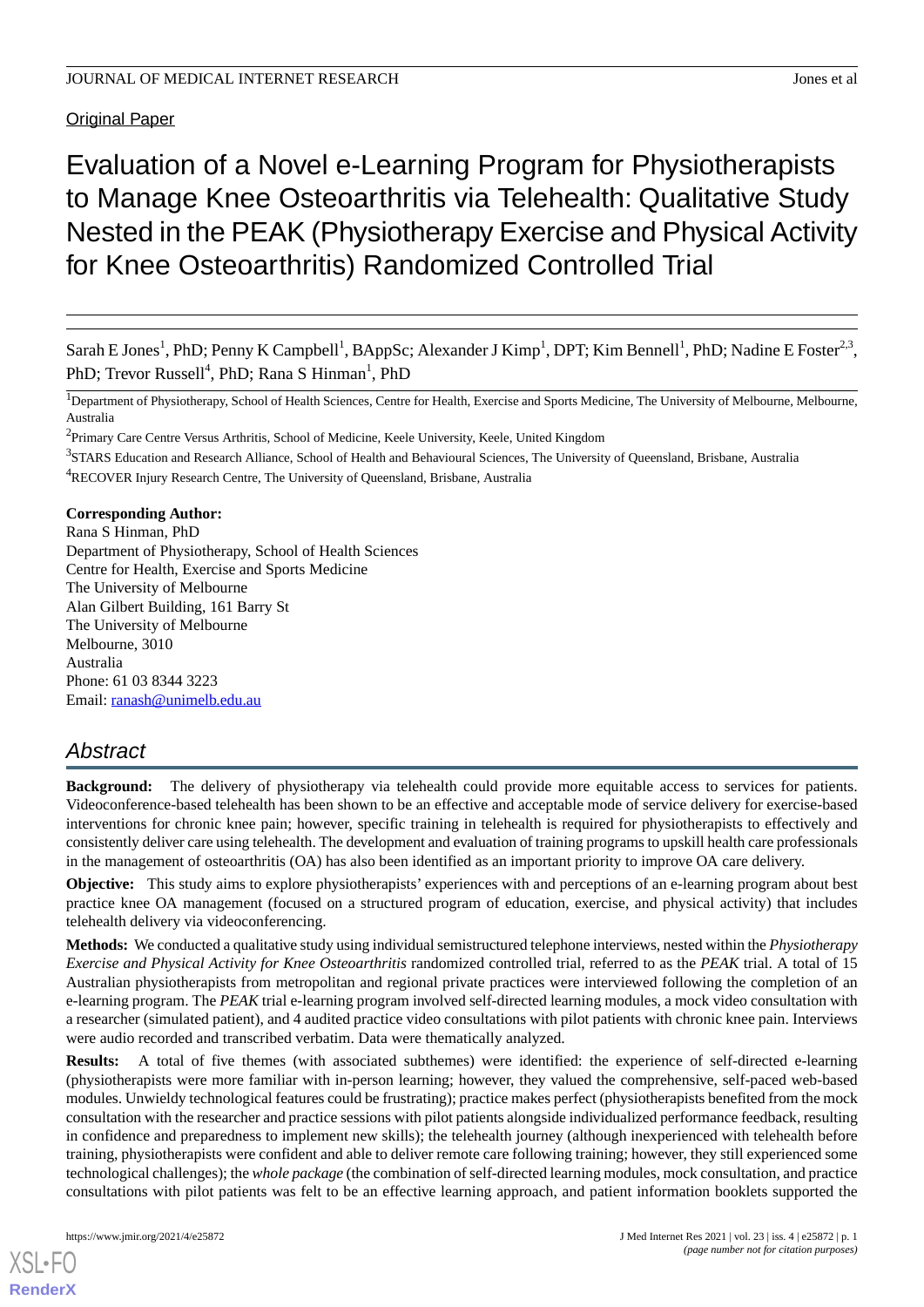training package); and impact on broader clinical practice (training consolidated and refined existing OA management skills and enabled a switch to telehealth when the COVID-19 pandemic affected in-person clinical care).

**Conclusions:** Findings provide evidence for the perceived effectiveness and acceptability of an e-learning program to train physiotherapists (in the context of a clinical trial) on best practice knee OA management, including telehealth delivery via videoconferencing. The implementation of e-learning programs to upskill physiotherapists in telehealth appears to be warranted, given the increasing adoption of telehealth service models for the delivery of clinical care.

### *(J Med Internet Res 2021;23(4):e25872)* doi:  $10.2196/25872$

# **KEYWORDS**

osteoarthritis; knee; physiotherapy; exercise; e-learning; qualitative; telehealth; pain; education

# *Introduction*

#### **Background**

Physiotherapy care is traditionally delivered via in-person consultations. However, for many people, access to physiotherapy is limited by geographical isolation, or limited local services, or both [\[1](#page-8-0)]. To this end, experts in Australia [\[2](#page-9-0)] and the United Kingdom National Health Service [\[3](#page-9-1)] have identified the need to make full use of digital technologies to facilitate patient convenience and access to care. Such services have become even more critical during the COVID-19 pandemic. Social distancing requirements and *lockdown* restrictions have affected the delivery of in-person health care worldwide, including for noncommunicable diseases, where rehabilitation services have been among the hardest hit [\[4](#page-9-2)]. The COVID-19 pandemic has accelerated the drive toward telehealth service delivery as a safe and viable model for physiotherapy services [[5,](#page-9-3)[6](#page-9-4)].

Telehealth is defined by the World Health Organization as the "delivery of health care services, where patients and providers are separated by distance. Telehealth uses information communication technology for the exchange of information for the diagnosis and treatment of diseases and injuries, research and evaluation, and for the continuing education of health professionals" [\[7](#page-9-5)]. Data suggest that only a minority of physiotherapists were providing telehealth services prepandemic [[8](#page-9-6)[,9](#page-9-7)], highlighting the lack of telehealth experience within the profession. Delivering physiotherapy via telehealth requires new technical skills and new clinical skills to adapt clinical practice to treating a patient located remotely from the clinician [[10](#page-9-8)[,11](#page-9-9)]. Although generally computer literate, clinicians delivering rehabilitation services for chronic pain typically have limited confidence and knowledge in the use of telehealth [[12\]](#page-9-10). Furthermore, clinician acceptance and confidence in telehealth increases with both training and repeated exposure to telehealth practice [[10,](#page-9-8)[12](#page-9-10),[13\]](#page-9-11). Thus, specific training in telehealth is required for physiotherapists to effectively and consistently deliver care via this medium [[14\]](#page-9-12).

Advancing technologies allow education and training for medical and allied health students and professionals to overcome learning barriers such as distance and the limited availability of specialist training staff while also providing a standardized experience for learners [[15\]](#page-9-13). e-Learning broadly relates to the delivery of educational material through information and communication technology (ICT) [\[16](#page-9-14),[17\]](#page-9-15), using the internet to

wholly or partially replace the need for a human instructor [[18,](#page-9-16)[19\]](#page-9-17). e-Learning can be synchronous (mediated in real time, eg, videoconference), asynchronous (self-directed, self-paced learning), or a combination of both. A systematic review of studies in practicing or trainee doctors and other health professionals compared e-learning interventions with noninternet learning or no learning interventions. Findings revealed that e-learning was associated with large positive effects on education outcomes (knowledge and skills) compared with no learning, whereas only small, inconsistent effects were seen between e-learning and noninternet learning [[18\]](#page-9-16), suggesting that e-learning may be similarly effective to more traditional teaching methods.

Osteoarthritis (OA) is a common and often debilitating chronic joint disease and is one of the leading causes of pain and disability in Australia [\[20](#page-9-18)] and worldwide [[21\]](#page-9-19). Symptoms can become increasingly debilitating over time and can greatly affect quality of life, contributing to feelings of dependence and loss of autonomy in older people [\[22](#page-9-20)]. As a result of an aging population, combined with increasing obesity rates, the disease burden associated with knee OA is forecast to increase substantially over the coming decade [\[23](#page-9-21)]. There is no cure for OA. However, improvements in pain, physical function, and quality of life have been demonstrated with exercise-based interventions [[24](#page-9-22)[,25](#page-10-0)]. Thus, clinical guidelines consistently emphasize education, exercise, weight loss (if required), and support for self-management to alleviate knee OA symptoms before using surgical or pharmacological interventions [[26-](#page-10-1)[30\]](#page-10-2).

Given the central role of exercise in disease management, physiotherapists in primary care settings play an important role in providing care to people with knee OA. However, physiotherapists often feel underprepared to manage OA, lacking knowledge about evidence-based practice and confidence in implementing recommendations into routine care [[31-](#page-10-3)[34](#page-10-4)]. The development and evaluation of training programs to upskill health care professionals in OA management has thus been identified as an important priority for improving OA care [[35](#page-10-5)[-37](#page-10-6)]. Telephone- and videoconference-based telehealth interventions have been shown to be effective and acceptable [[14,](#page-9-12)[38-](#page-10-7)[40\]](#page-10-8) modes of service delivery for exercise-based interventions aimed at relieving chronic knee pain and improving physical dysfunction and are as effective as in-person care for adults with musculoskeletal pain [[41\]](#page-10-9). Australia's National Osteoarthritis Strategy [[20\]](#page-9-18) has also called for the increased implementation of remotely delivered evidence-based OA services.

```
XS-FO
RenderX
```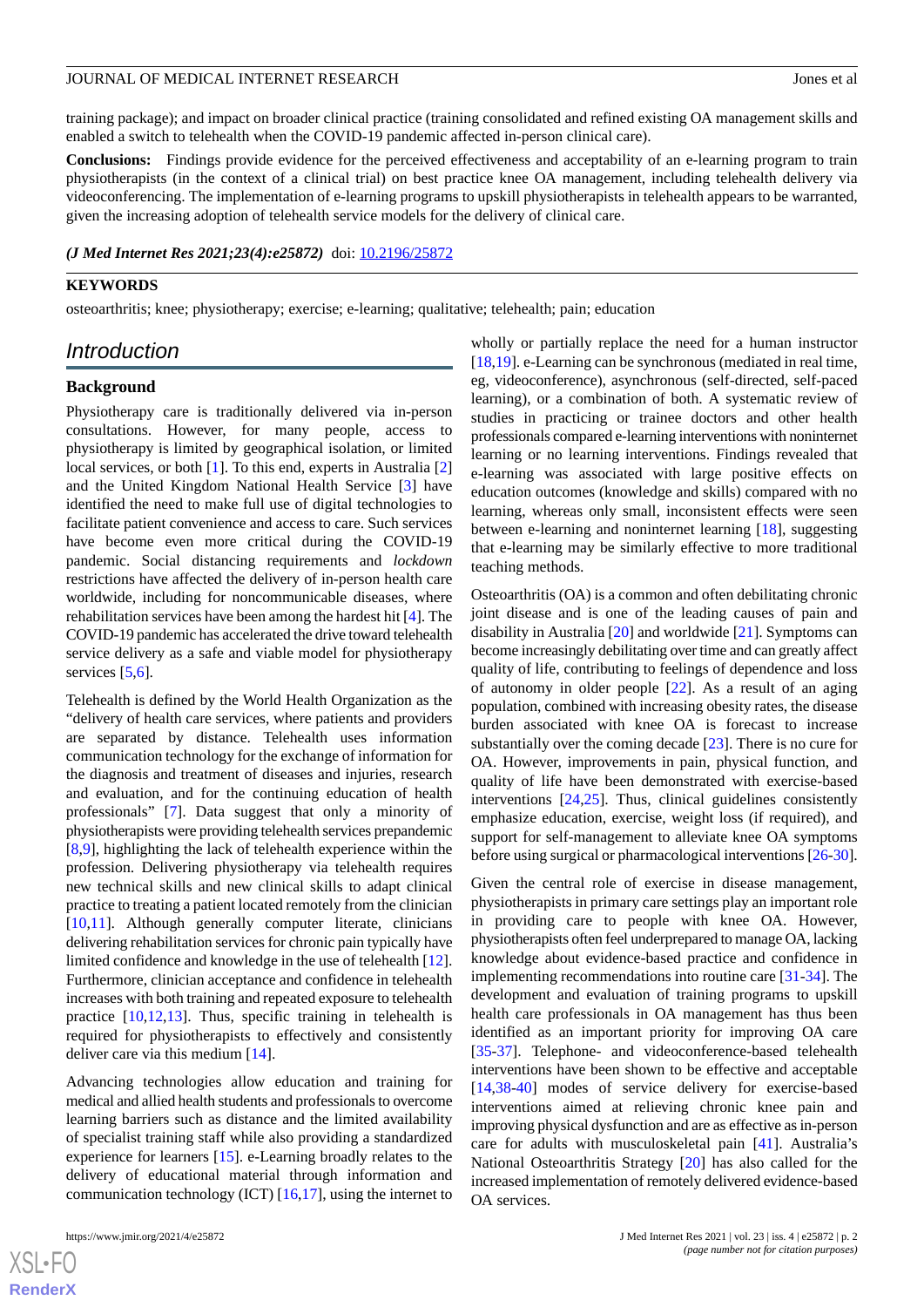# **Objectives**

In this study, we explore the experiences of physiotherapists with and their perceptions of an e-learning program aimed at educating physiotherapists about best practice knee OA management, including the implementation of a protocolized management program focused on education, exercise, and physical activity, and how to deliver such care remotely using a videoconferencing platform.

# *Methods*

# **Design**

A qualitative study nested within an ongoing randomized controlled trial (RCT; Australian New Zealand Clinical Trials Registry: ACTRN12619001240134) [[42\]](#page-10-10) was conducted. The Physiotherapy Exercise and Physical Activity for Knee OA RCT (known and referred to as the *PEAK* trial) is a noninferiority trial comparing physiotherapist-delivered in-person consultations with physiotherapist-delivered video consultations for people with knee OA. For the RCT, 15 physiotherapists were provided with a structured program of e-learning in best practice knee OA management, including the implementation of a protocolized management program focused on education, exercise, and physical activity as well as how to deliver such care remotely using a videoconferencing platform. In this study, a qualitative approach was chosen to explore the physiotherapist's experience of e-learning as well as its impact and perceived effectiveness. The research design was centered around a constructivist paradigm, which asserts that people generate their own understanding and knowledge subjectively through experience and reflection [[43\]](#page-10-11). The Standards for Reporting Qualitative Research checklist guided the reporting [[44\]](#page-10-12).

# **Participants**

All 15 physiotherapists recruited to deliver trial interventions for the PEAK RCT participated in this qualitative study.

Eligibility criteria for physiotherapist participation in the RCT included current registration to practice as a physiotherapist, private practice located in metropolitan or regional Victoria or Queensland (Australia), access to a computer with internet connection, suitable workspace for confidential video consultations, and some previous experience with videoconferencing software, for example, Skype, Zoom, or Facetime (not necessarily for delivering clinical care). Physiotherapists who met the eligibility criteria were considered for the study, and participating physiotherapists were selected based on their availability and location to ensure geographical spread across metropolitan and regional areas of Victoria and Queensland. All participants provided written informed consent, and the qualitative study was approved by the Institutional Human Research Ethics Committee, separate from the RCT.

### **Training Program**

The PEAK trial training program was developed by the research team, using an e-learning approach featuring both asynchronous and synchronous learning, developed in line with the Miller Pyramid ([Figure 1\)](#page-3-0), a learning model designed for use in health education [\[45](#page-10-13)]. The model proposes that the foundation of the pyramid is knowledge (*knows*), with learners understanding the relevant facts and theories. The next level is competence (*knows how*), with learners developing skills necessary to apply knowledge, demonstrated via a mock video consultation with a researcher (simulated patient). Next is performance (*shows how*), with learners demonstrating, via practice video consultations with pilot patients, that they can apply knowledge and skills in a realistic clinical context. The final stage represents action (*does*)—the stage at which the learner has integrated their knowledge, skills, and attitudes and is prepared to integrate the competency into their clinical practice. Results from the linked RCT will provide data on the effectiveness of the implementation.

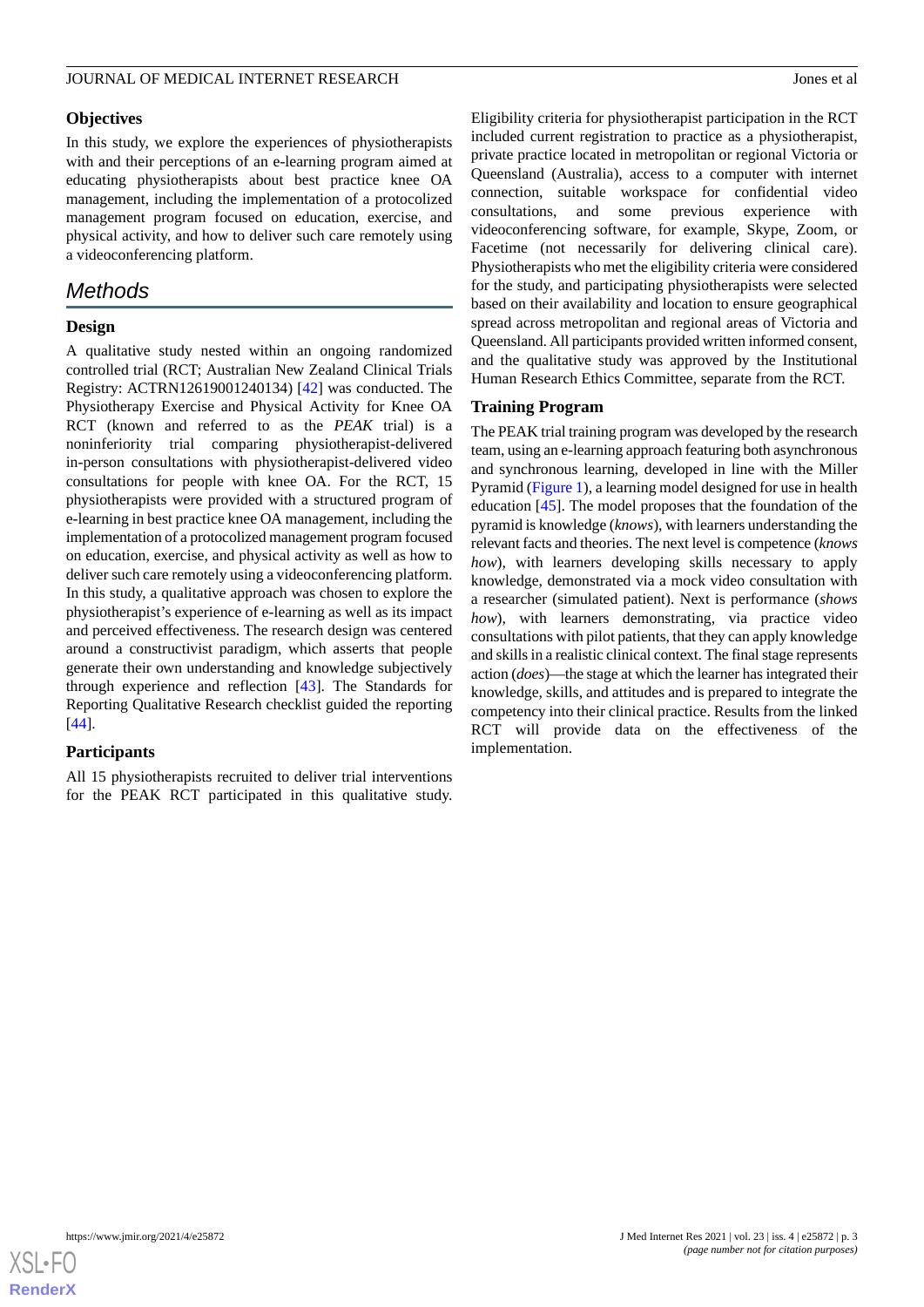<span id="page-3-0"></span>**Figure 1.** Schematic representation of the PEAK (Physiotherapy Exercise and Physical Activity for Knee Osteoarthritis) training components mapped



Physiotherapists first completed approximately 5 hours of self-directed e-learning modules delivered at the University of Melbourne Learning Management System (LMS; Canvas LMS by Instructure, 2019) covering OA management best practices (including a structured physiotherapy treatment protocol), telehealth (the delivery of care via Zoom videoconferencing), and trial procedures. Each module included a quiz to help reinforce user's knowledge and learning. e-Learning was completed at the user's own self-selected pace (ideally within 4 weeks) and delivered knowledge as the foundation of the physiotherapist's learning. The PEAK training program e-learning modules have since been released for use by clinicians more widely [[46\]](#page-11-0).

The e-learning then moved to *practical* synchronous components, whereby physiotherapists participated in a mock initial consultation via videoconferencing with a physiotherapist researcher (AJK; simulated patient), who provided immediate verbal feedback on consultation quality and performance and evaluated the physiotherapist's competency according to a standardized competency checklist ([Multimedia Appendix 1\)](#page-8-1). The next stage of *practical* synchronous e-learning required physiotherapists to complete 4 practice video consultations, with 2 pilot patients with chronic (>3 months) knee pain (recruited by research staff) to practice their video consultation skills and apply the education, exercise, and physical activity management program taught in the e-learning modules in a realistic scenario. The research staff conducted spot-checks of consultation recordings to assess the fidelity of the practice consultations to the protocolized treatment plan. Written feedback on common mistakes was provided to participants,

[XSL](http://www.w3.org/Style/XSL)•FO **[RenderX](http://www.renderx.com/)**

and personalized feedback was provided verbally to individual physiotherapists after all pilot patient consultations had been completed. Physiotherapists were financially compensated for the time away from private practice that was dedicated to all elements of participating in the training program and the time taken to complete the interviews.

### **Semistructured Interviews**

Semistructured interviews were conducted after physiotherapists completed all components of the training program and commenced treating participants in the PEAK RCT. The interview schedule ([Table 1](#page-4-0)) was developed based on a constructivist schema whereby physiotherapist expectations, training experience, and perceptions of effectiveness of the e-learning program in changing confidence, imparting knowledge, and addressing learning needs were explored. Questions were loosely aligned with the theoretical framework of acceptability [[47\]](#page-11-1), focusing on the framework's five most relevant constructs to the e-learning program (affective attitude, burden, perceived effectiveness, intervention coherence, and self-efficacy). All interviews were conducted over the telephone by SEJ (a researcher who is not a physiotherapist but is trained in qualitative research) who was not involved in the RCT or in developing the training program and was otherwise unknown to the participants. Interviews lasted approximately 30 minutes and were audio recorded and then transcribed verbatim by a third party. Audio recordings and transcripts were deidentified, with transcripts assigned gender-matched pseudonyms to ensure participant confidentiality. All data were stored in digital format on a password-protected university server.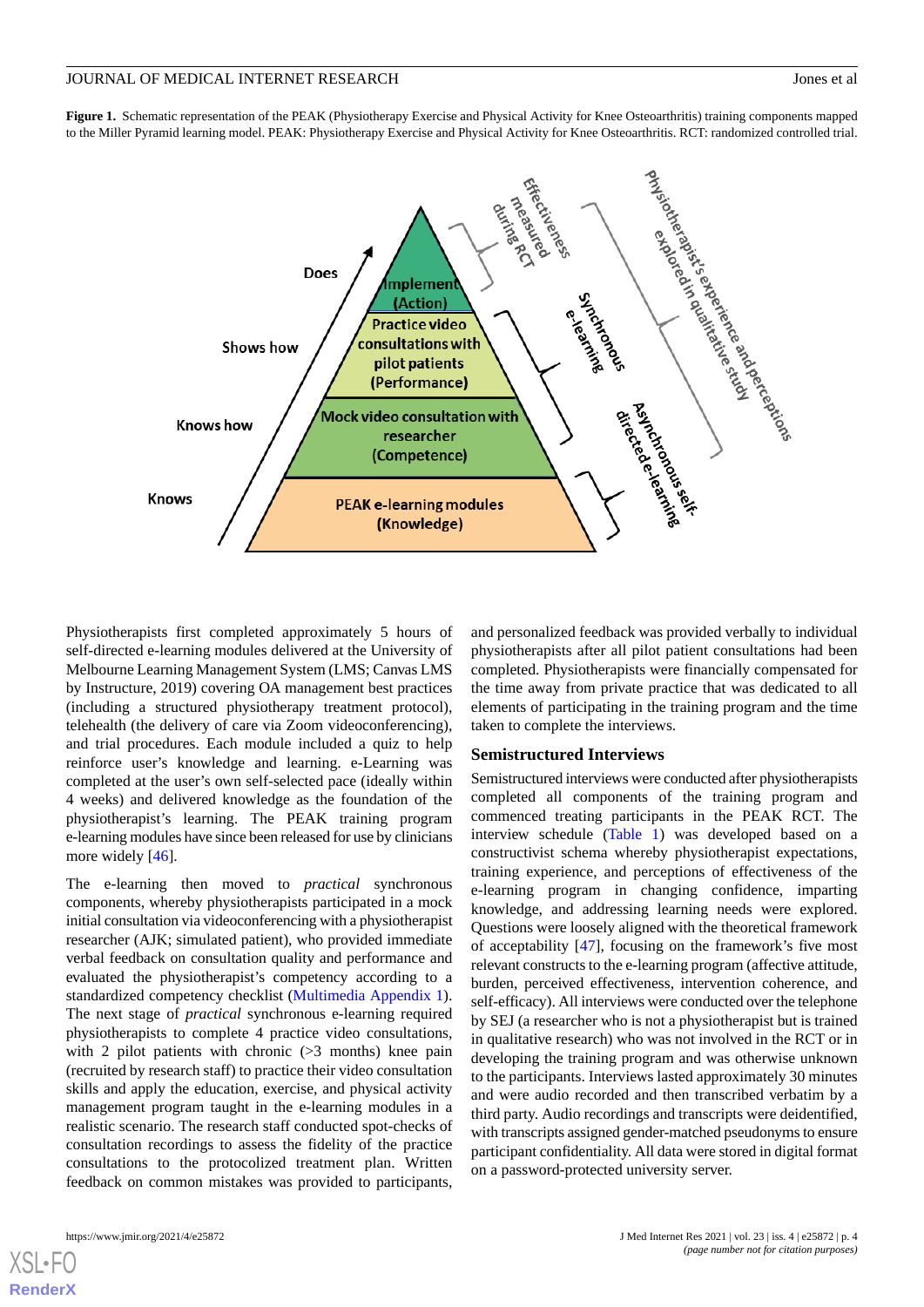<span id="page-4-0"></span>**Table 1.** Semistructured interview schedule (loosely aligned with the theoretical framework of acceptability).

#### Topic and construct Questions (prompts)

**Expectations**

#### **Affective attitude; self-efficacy**

1. Can you tell me how confident you were in your ability to deliver an  $OA^a$  management program before the PEAK<sup>b</sup> trial training? Previous OA management training? *Usual* management of knee OA before training?

2. Can you tell me about how confident you were in your ability to deliver physiotherapy to OA patients via videoconferencing, before you started the PEAK training? Training or professional development or experience in telehealth?

3. What were your overall impressions and experience of the training program? Expectations? Comparison with previous professional development?

#### **Training experience**

**Burden**

4. What did you like and dislike about the training program? Consider both the web-based modules and the *practical* aspects of training (ie, the *competency* video consultation and 4 practice patient video consultations)? Time taken for web-based modules? Volume of material?

#### **Intervention coherence**

5. To what extent did you feel your learning needs were met (or not) through the PEAK training program? Was there anything else you felt need to be covered or a required a greater focus in the training? Was there anything included that you felt was unnecessary?

6. What were your thoughts on the content and presentation of the content in the PEAK web-based modules? How did you feel about the volume of text presented? How would you prefer to see the content delivered? If you were to change the content or its presentation, what would you suggest?

7. What were your impressions about the usability of the web-based training platform? Like/dislikes/changes?

8. How did you find the *competency video consultation* with the research staff member? Was it useful?

9. Can you tell me a little bit about what you thought about the practice video consultation sessions with the pilot patients with knee pain? Were these consultations useful?

#### **Perceived effectiveness**

10. Can you tell me overall how useful you found the PEAK trial training program? Intent to implement changes to usual clinical practice?

11. How confident do you feel in delivering OA management to patients now, after completing the PEAK trial training? What elements do you feel most/least confident with?

12. How confident do you feel in delivering physiotherapy to your OA patients over videoconference, now that you have completed the PEAK training? What elements do you feel most/least confident with?

#### **Concluding remarks**

13. Given the restrictions on clinical practice imposed by the current COVID-19 pandemic, has the PEAK training program enabled you to make any changes to your own current clinical practice?

14. Thank you very much for all your time today and all your time and efforts with this study. Is there anything else you would like to add about your experiences with the PEAK training program?

### <sup>a</sup>OA: osteoarthritis.

<sup>b</sup>PEAK: Physiotherapy Exercise and Physical Activity for Knee Osteoarthritis.

#### **Data Analysis**

Data analysis was conducted using a thematic approach [[48\]](#page-11-2). Shortly after transcription, interview transcripts were read by SEJ to familiarize with the data. Transcripts were then reread and coded, with text indexed into topics, each identified with a short descriptor. To demonstrate the credibility and confirmability of the emergent topics and patterns, coding was also performed by a second researcher PKC (not a physiotherapist but assisted with developing the training program and recruited physiotherapists into the RCT, and trained in qualitative research). Topics identified by both SEJ and PKC

were reviewed, and in collaboration, closely related topics were collated to generate emergent themes within the data. All transcripts were also read by RSH (a physiotherapist who led the development of the training program and an experienced qualitative researcher) who confirmed the relevance of emergent themes across transcripts. Emergent themes were then further refined, ensuring clear and encompassing definitions were generated when naming final themes and subthemes. Themes and subthemes were presented with exemplary quotes from interviews to demonstrate the transferability of the results [[49\]](#page-11-3).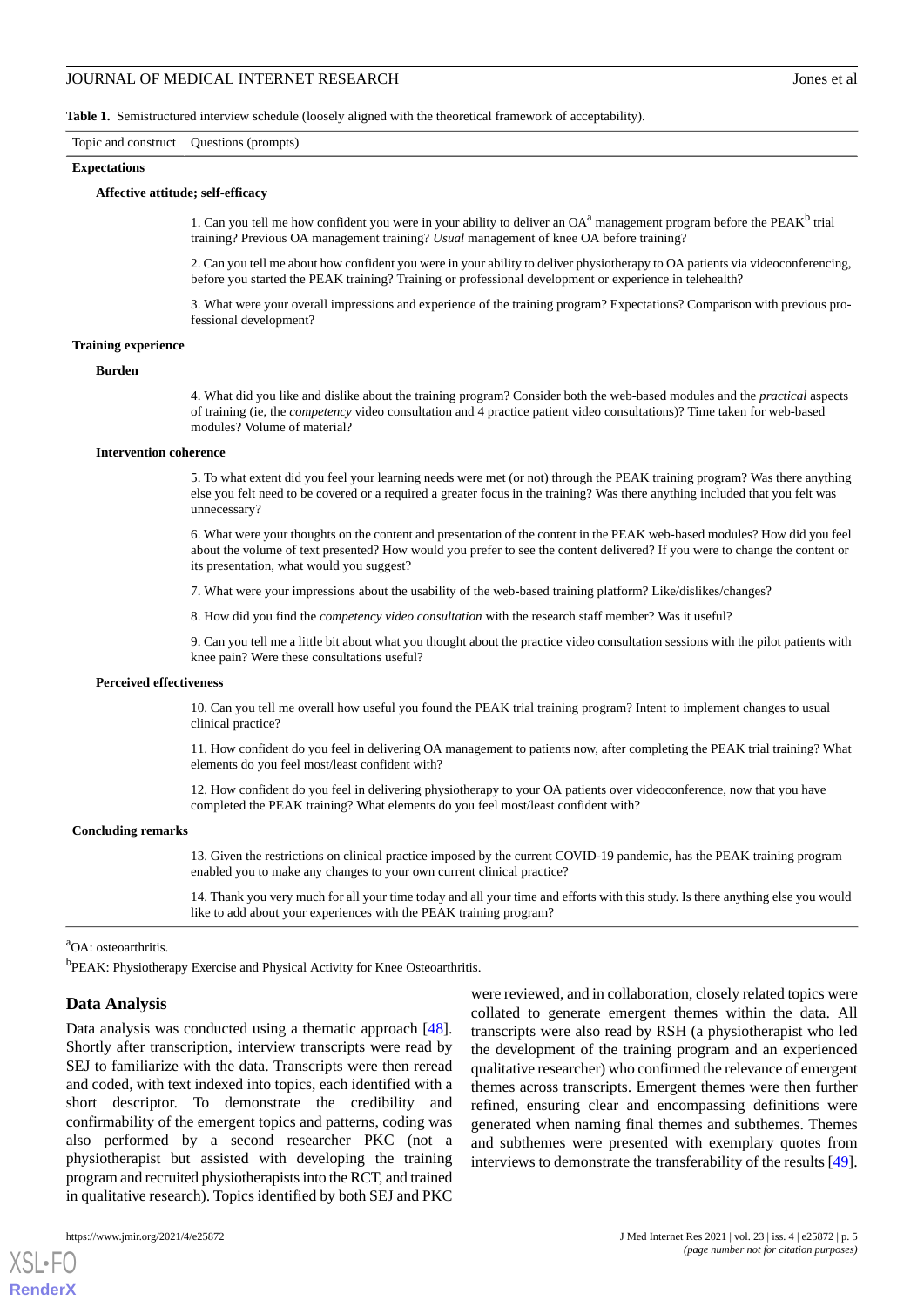# *Results*

# **Physiotherapist Characteristics**

All 15 physiotherapists recruited to deliver care as part of the PEAK RCT were invited to participate in the qualitative interviews. The sample comprised physiotherapists who worked in private practices across 2 Australian states. Physiotherapist characteristics are summarized in [Table 2,](#page-5-0) including the number of PEAK RCT participant consultations conducted by each

<span id="page-5-0"></span>

| <b>Table 2.</b> Physiotherapists' characteristics $(n=15)$ . |  |
|--------------------------------------------------------------|--|
|                                                              |  |

physiotherapist at the time of the interview. Participating physiotherapists were more often male (11/15, 73%). There was an even divide between those who worked in major cities (8/15, 53%) and those who worked in regional areas (7/15, 47%). Of the 14 physiotherapists, 8 of them (60%) had no previous experience with telehealth. The mean (SD) of years of clinical experience was 11 years (SD 4), and the mean numbers of PEAK RCT participants who physiotherapists had already treated at the time of the interview were 2 (SD 1) via videoconferencing and 2 (SD 2) in-person.

| Pseudonym    | Sex    | Geographical loca- Clinical experi-<br>tion <sup>a</sup> | ence (years)   | Previous experi-<br>ence with tele-<br>health | PEAK <sup>b</sup> RCT <sup>c</sup> videoconferencing<br>participants at the time of the in-<br>terview, n | PEAK RCT in-person<br>participants at the time<br>of the interview, n |
|--------------|--------|----------------------------------------------------------|----------------|-----------------------------------------------|-----------------------------------------------------------------------------------------------------------|-----------------------------------------------------------------------|
| Daniel       | Male   | Outer regional,<br>Victoria                              | 19             | Yes                                           | $\mathbf{1}$                                                                                              | $\boldsymbol{0}$                                                      |
| Edward       | Male   | Major city,<br>Queensland                                | 10             | $\rm No$                                      | $\mathbf{1}$                                                                                              | $\boldsymbol{0}$                                                      |
| Gregory      | Male   | Major city, Victo-<br>ria                                | $\overline{4}$ | $\rm No$                                      | $\boldsymbol{0}$                                                                                          | $\boldsymbol{0}$                                                      |
| Jason        | Male   | Inner regional,<br>Queensland                            | 12             | Yes                                           | 5                                                                                                         | $\overline{c}$                                                        |
| Robert       | Male   | Outer regional,<br>Victoria                              | $12\,$         | $\rm No$                                      | $\overline{c}$                                                                                            | $\overline{c}$                                                        |
| Steven       | Male   | Inner regional,<br>Victoria                              | 9              | $\rm No$                                      | $\overline{c}$                                                                                            | 3                                                                     |
| Nicole       | Female | Inner regional,<br>Victoria                              | 15             | $\rm No$                                      | 3                                                                                                         | 5                                                                     |
| Anthony      | Male   | Major city,<br>Queensland                                | 6              | Yes                                           | $\overline{c}$                                                                                            | 3                                                                     |
| Mark         | Male   | Major city,<br>Queensland                                | 9              | Yes                                           | $\overline{c}$                                                                                            | 3                                                                     |
| Douglas      | Male   | Major city, Victo-<br>ria                                | 18             | No                                            | 4                                                                                                         | 3                                                                     |
| Caroline     | Female | Major city, Victo-<br>ria                                | 7              | No                                            | $\mathbf{1}$                                                                                              | $\overline{4}$                                                        |
| Leslie       | Female | Major city,<br>Queensland                                | 9              | $\rm No$                                      | $\boldsymbol{0}$                                                                                          | $\mathbf{1}$                                                          |
| <b>Brian</b> | Male   | Inner regional,<br>Queensland                            | 14             | Yes                                           | 3                                                                                                         | $\overline{0}$                                                        |
| William      | Male   | Major city, Victo-<br>ria                                | 10             | No                                            | $\mathbf{1}$                                                                                              | $\mathbf{1}$                                                          |
| Vicki        | Female | Outer regional,<br>Queensland                            | 5              | Yes                                           | $\mathbf{1}$                                                                                              | 4                                                                     |

<sup>a</sup>Level of remoteness, based on residential postcode, in accordance with the Australian Statistical Geographical Classification-Remoteness Area. <sup>b</sup>PEAK: Physiotherapy Exercise and Physical Activity for Knee Osteoarthritis.

<sup>c</sup>RCT: randomized controlled trial.

# **Emergent Themes**

A total of five themes, with associated subthemes, emerged and are described in [Multimedia Appendix 2](#page-8-2).

# *Theme 1: The Experience of Self-Directed e-Learning*

Physiotherapists found the self-directed e-learning modules to be of high quality, comprehensive, and user-friendly and that they would "benefit the least experienced physiotherapist and the most experienced physiotherapist". Although physiotherapists were more familiar with "hands-on" in-person

[XSL](http://www.w3.org/Style/XSL)•FO **[RenderX](http://www.renderx.com/)**

https://www.jmir.org/2021/4/e25872 J Med Internet Res 2021 | vol. 23 | iss. 4 | e25872 | p. 6 *(page number not for citation purposes)*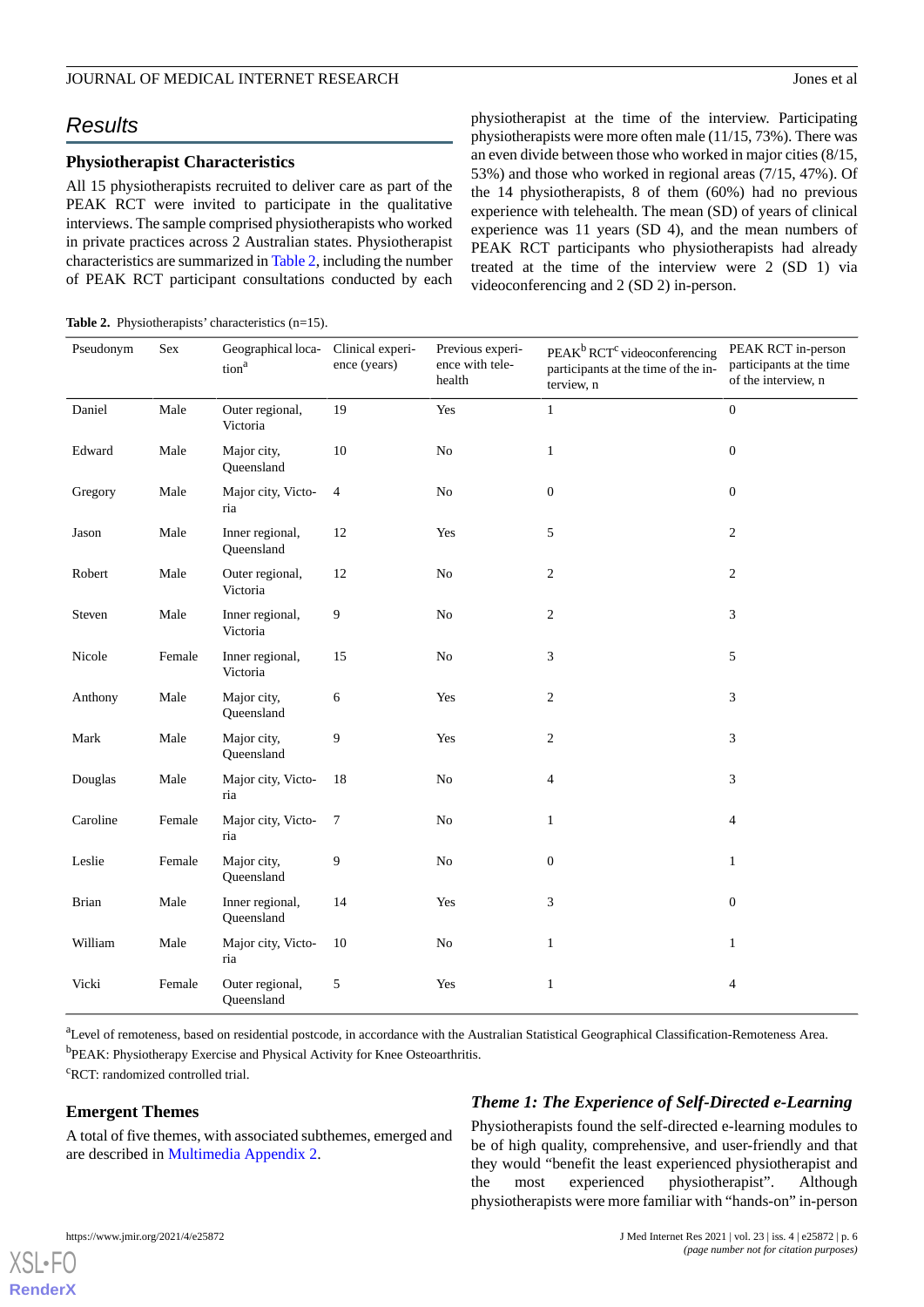professional development training for furthering their knowledge and clinical skills, they highly valued the web-based structure. In particular, the self-paced nature of the program was highly regarded and enabled the physiotherapists to fit the training into their busy daily lives and complete it as time allowed. However, the physiotherapists spoke of feeling annoyed and frustrated by some unwieldy features of the delivery platform (including log-in and navigation). Although most physiotherapists spoke highly of the web-based modules, 3 physiotherapists with divergent views spoke of the e-learning modules being "slow going", "tedious", or "fatiguing". The telehealth learning module content, in particular, was felt to be "dry" and "overtly obvious".

# *Theme 2: Practice Makes Perfect*

Physiotherapists frequently referenced the benefit gained from individualized performance feedback from the research team during or after the practical components of the training. They spoke of "learning from applying" and that feedback was helpful ahead of implementing their new skills in a true clinical scenario. Physiotherapists found the mock consultation with the researcher (simulated patient) facilitated the transition from theory to implementation, commenting it "gave us a feel of what to expect for the upcoming pilots" and that it prevented them having to "worry about looking silly with the patients." Similarly, the practice consultations with the pilot patients with chronic knee pain were valued, with physiotherapists reporting that this stage of practical e-learning was "hugely beneficial" and "consolidated everything" ahead of consulting with actual patients. Upon completion of the practical components of the e-learning program, physiotherapists expressed a high level of confidence and readiness to go into their first patient consultations using their new skills and knowledge. Two physiotherapists with divergent views felt that the mock consultation with the researcher was "daunting" or "confronting", with one feeling that it was not necessary. The same physiotherapist also felt that the practice consultations with pilot patients were "surplus to needs".

# *Theme 3: The Telehealth Journey*

For the most part, physiotherapists were inexperienced in telehealth before training. Experience was largely constrained to videoconferencing for social purposes rather than for health care delivery. Physiotherapists in general were nervous or uncertain about providing care to patients via telehealth before undertaking the training program. However, 3 physiotherapists felt that they were moderately confident in telehealth before training, with one stating that "it didn't seem like too much of a leap to deliver these services [exercise prescription via telehealth] to people." After completing the training, most physiotherapists were much more confident and reported that they felt ready to deliver OA care via telehealth using videoconferencing. Despite improved confidence and feelings of preparedness, physiotherapists still felt that telehealth posed some challenges, particularly in supporting patients with OA to be able to navigate videoconferencing technology effectively.

# *Theme 4: The Whole Package*

Physiotherapists highlighted the benefits of the structured approach of the e-learning program. They found that the combination of self-directed e-learning modules, followed by practical components (mock consultation and pilot patient consultations), was very effective as a "whole package" to develop the knowledge and skills required for best practice OA care via telehealth. Physiotherapists valued the resources and patient information booklets that accompanied the training program, stating that the resources "made it really easy" to navigate the consultations and supported the implementation of their knowledge and skills into practice. One physiotherapist with a divergent view appreciated the package but felt that they would get more out of in-person training because of their learning style.

# *Theme 5: Implementation in Broader Clinical Practice*

Although the greatest knowledge gains from the training program were regarding the practical implementation of telehealth for the PEAK randomized trial, physiotherapists also described their intent to apply new knowledge and skills in OA management more broadly to their own private practice. They spoke of how the training program filled "knowledge gaps", particularly regarding patient education, and provided them with a more structured approach to OA management that could be used when treating their own clients. Given that the training was completed before the COVID-19 pandemic, physiotherapists felt they were "well equipped for this COVID situation" and expressed feeling "ahead of the curve" when it came to implementing telehealth physiotherapy services more broadly, given social distancing and lockdown restrictions. They felt that the skills they had learned allowed them to confidently switch their private practice service delivery to telehealth as well as teach their colleagues about telehealth. Overall, 4 physiotherapists commented that despite the COVID-19 pandemic, they had not ramped up telehealth services or experienced demand for telehealth in their clinical practice.

# *Discussion*

# **Principal Findings**

Our study shows that physiotherapists accepted e-learning despite their lack of familiarity with professional development delivered entirely via the internet. Physiotherapists valued both the theoretical and practical components of training, which together formed the *whole package*. Most physiotherapists described increasing confidence in providing OA management via telehealth as they progressed through the elements of the e-learning program ([Figure 2\)](#page-7-0). The e-learning approach first built a foundation based on new knowledge, before facilitating a transition from theory to practice, then consolidating knowledge in a clinical scenario, and ultimately resulting in the implementation of telehealth into their broader clinical practice.

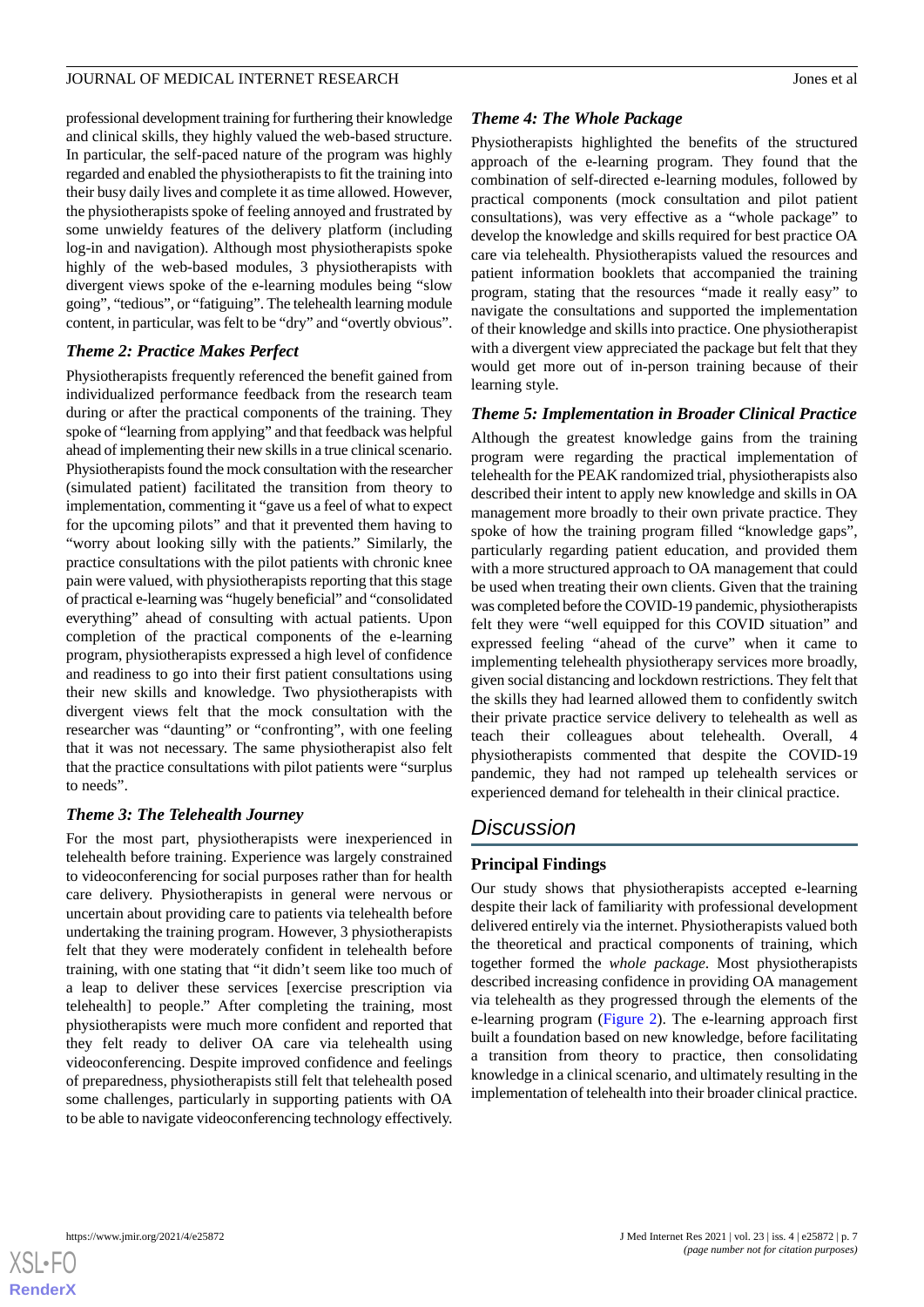<span id="page-7-0"></span>Figure 2. Schematic representation of emergent themes and their contribution to the development of confidence in delivering osteoarthritis care via telehealth. OA: osteoarthritis.



Physiotherapists perceived the asynchronous aspect of the self-directed e-learning modules to be generally user-friendly; however, the unwieldy technological features of the delivery platform could be frustrating. A previous systematic review of enablers and barriers affecting e-learning in health science education found that 33% (8/24) of the studies identified the lack of user-friendly ICT as a barrier to successful e-learning [[50\]](#page-11-4). This highlights the importance of a delivery platform that is simple and user-friendly when developing e-learning resources to maximize user engagement. Similarly, a previous qualitative study identified user-friendly training and technology as key factors in the successful implementation of telehealth in diabetic foot care [[51\]](#page-11-5). Physiotherapists valued the comprehensive and self-paced nature of the web-based modules, which is consistent with other research. A previous study evaluated the perceptions of physiotherapy students on asynchronous e-learning for the management of chronic health conditions [[52\]](#page-11-6). Students consistently highlighted the flexibility to work at their own pace and time and access to comprehensive information as advantages of e-learning. Collectively, these findings suggest that the ability to self-pace a person's learning should be prioritized when creating adult e-learning materials.

Telehealth practical components of our e-learning program were valued by physiotherapists, which supports previous research highlighting the importance of practical components in health care education, given the need to develop *clinical or hands-on skills* alongside knowledge [[53](#page-11-7)[-56](#page-11-8)]. In a study evaluating e-learning for physiotherapy students on intensive care work placements [[57\]](#page-11-9), students perceived the e-learning modules to be helpful in preparing them for their clinical rotation and reducing their anxiety. However, e-learning modules could only sufficiently prepare students when integrated with an in-person

[XSL](http://www.w3.org/Style/XSL)•FO **[RenderX](http://www.renderx.com/)**

clinical placement, where practical experience was considered necessary to build clinical reasoning skills. Similarly, other studies have noted that supervised practice and clinical simulations are valuable for building confidence and preparedness for physiotherapy students to provide care in clinical situations [\[58](#page-11-10),[59\]](#page-11-11). A qualitative study showed that physiotherapy students felt that clinically oriented learning, focusing on knowledge, skills, and *learning through doing*, was an important feature to include in an e-learning program about the management of chronic health conditions [\[52](#page-11-6)]. It is likely that the benefit of and amount of practical training required might differ depending on the level of the learner's previous relevant clinical experience as well as the nature of the clinical skill being taught, and therefore, all of these factors should be considered when developing e-learning programs. From a pedagogical perspective, learning approaches incorporating both knowledge and skills practice are consistent with adult learning theories centered around the concept of competency being developed in sequential stages of learning, grounded in theory with proficiency built through experience [[45](#page-10-13)[,60](#page-11-12),[61\]](#page-11-13). Our ongoing PEAK RCT will provide additional insights into the fidelity and clinical effectiveness of the structured physiotherapy treatment plan delivered using telehealth compared with the same treatment plan delivered in person.

Although most physiotherapists described increased confidence in the delivery of telehealth after training, we do not have quantitative measures in this study documenting changes in telehealth proficiency over time. Thus, we cannot draw strong conclusions about how clinical skills in telehealth changed as a result of the training. A previous study of e-learning in physiotherapists showed that asynchronous e-learning was effective in increasing quantitatively measured confidence and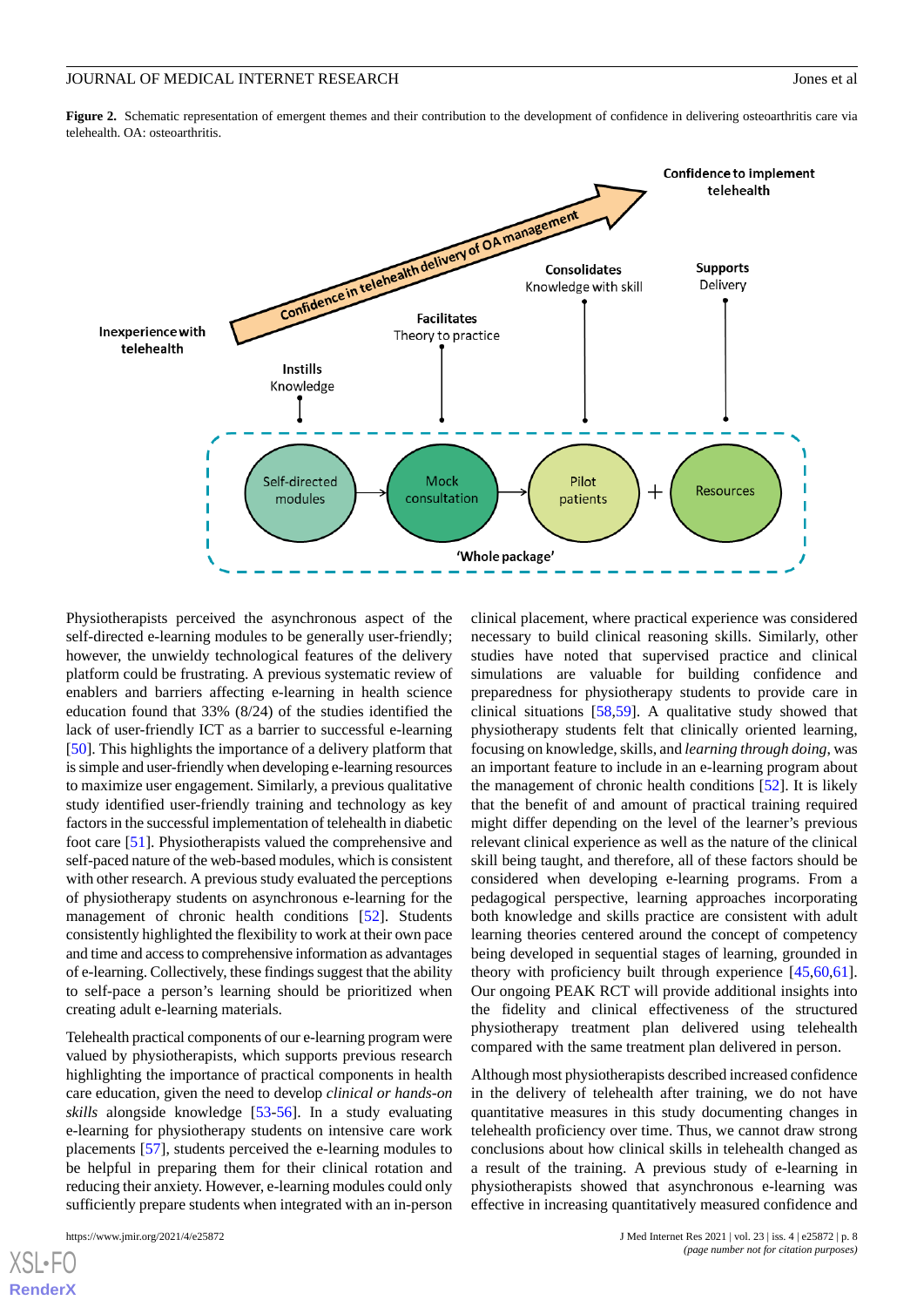knowledge in delivering self-management interventions for OA and lower back pain to patients and that the intervention was delivered with high fidelity despite a lack of supervised practical training [[62\]](#page-11-14). Future research incorporating quantitative measures of intervention confidence, knowledge, and fidelity may be warranted to compare outcomes between e-learning approaches with and without synchronous practical elements of training. Future research may also aim to explore innovative alternatives to synchronous practice consultations. Such examples might include encouraging the learner to practice skills with friends or family, including completion of self-audit and self-reflection exercises.

Our sample of Australian physiotherapists was inexperienced with telehealth before training and lacked confidence in delivering care remotely. This is unsurprising given that the uptake of telehealth across Australian health services before 2020 was minimal [[63](#page-11-15)[,64](#page-11-16)], despite recognition of its potential to facilitate efficient health service delivery [\[65](#page-11-17)[-67](#page-11-18)]. The COVID-19 pandemic has driven a step change in health care delivery, with rapid adoption of telehealth services by health care providers [\[4](#page-9-2)], coupled with increased funding for telehealth services (including physiotherapy) in several countries, including Australia [\[6](#page-9-4),[68\]](#page-11-19) and the United Kingdom [\[69](#page-12-0)]. Our findings showed that the e-learning program facilitated most physiotherapists to make a rapid switch to telehealth with the sudden onset of the COVID-19 pandemic. This suggests that e-learning courses may be an effective means to train physiotherapists in best practice telehealth delivery. Education providers may also wish to incorporate e-learning telehealth training into the entry-to-practice curriculum to prepare emerging practitioners for the evolving digital health landscape.

# **Strengths and Limitations**

Strengths of our study include the evaluation of an e-learning program for which the e-learning modules are now freely accessible to clinicians globally. Our qualitative evaluation allowed for a thorough understanding of participants' experiences and perceptions of participating in the e-learning program. Our interviews were conducted and the analysis was led by a person who was unknown to the participants and who was not a physiotherapist, minimizing the chances of personal or professional bias influencing findings. Limitations include that our sample was of limited size and comprised solely of physiotherapists who had applied and been selected to deliver the intervention as part of the PEAK RCT. Participants were bound by their clinical trial agreement to complete the training, and they were financially compensated for their time. Therefore, we cannot generalize our findings to the general population of physiotherapists who may be unwilling or unmotivated to complete training in their own time. As the training program is also only available in English, we cannot generalize the findings to non-English speakers nor to countries that may have a different scope of physiotherapy practice to that of Australia.

# **Conclusions**

In conclusion, this study provides evidence for the perceived effectiveness and acceptability of an e-learning program to train physiotherapists (in the context of a clinical trial) on best practice knee OA management, including telehealth delivery via videoconferencing. The implementation of e-learning programs to upskill physiotherapists in telehealth appears to be warranted, given the increasing adoption of telehealth service models for the delivery of clinical care.

# **Acknowledgments**

This work was supported by the National Health and Medical Research Council (grant 1157977). RSH was supported by the National Health and Medical Research Council Senior Research Fellowship (grant 1154217). KB was supported by the National Health and Medical Research Council (grant 1174431). NEF is a senior investigator at the UK National Institute for Health Research.

# <span id="page-8-1"></span>**Conflicts of Interest**

None declared.

# <span id="page-8-2"></span>**Multimedia Appendix 1**

Standardized competency checklist used to provide personalized verbal feedback to physiotherapists during a mock consultation with a researcher (simulated patient). [[DOCX File , 17 KB](https://jmir.org/api/download?alt_name=jmir_v23i4e25872_app1.docx&filename=c81dea278de95b1cbf683247ea09237a.docx)-[Multimedia Appendix 1\]](https://jmir.org/api/download?alt_name=jmir_v23i4e25872_app1.docx&filename=c81dea278de95b1cbf683247ea09237a.docx)

# <span id="page-8-0"></span>**Multimedia Appendix 2**

Themes, subthemes, and exemplary quotes. [[DOCX File , 23 KB](https://jmir.org/api/download?alt_name=jmir_v23i4e25872_app2.docx&filename=55041bd3f578aeca9c991ba5b32ea89d.docx)-[Multimedia Appendix 2\]](https://jmir.org/api/download?alt_name=jmir_v23i4e25872_app2.docx&filename=55041bd3f578aeca9c991ba5b32ea89d.docx)

# **References**

1. Papandony MC, Chou L, Seneviwickrama M, Cicuttini F, Lasserre K, Teichtahl A, et al. Patients' perceived health service needs for osteoarthritis (OA) care: a scoping systematic review. Osteoarthr Cartil 2017 Jul;25(7):1010-1025 [[FREE Full](https://linkinghub.elsevier.com/retrieve/pii/S1063-4584(17)30867-1) [text](https://linkinghub.elsevier.com/retrieve/pii/S1063-4584(17)30867-1)] [doi: [10.1016/j.joca.2017.02.799](http://dx.doi.org/10.1016/j.joca.2017.02.799)] [Medline: [28232144](http://www.ncbi.nlm.nih.gov/entrez/query.fcgi?cmd=Retrieve&db=PubMed&list_uids=28232144&dopt=Abstract)]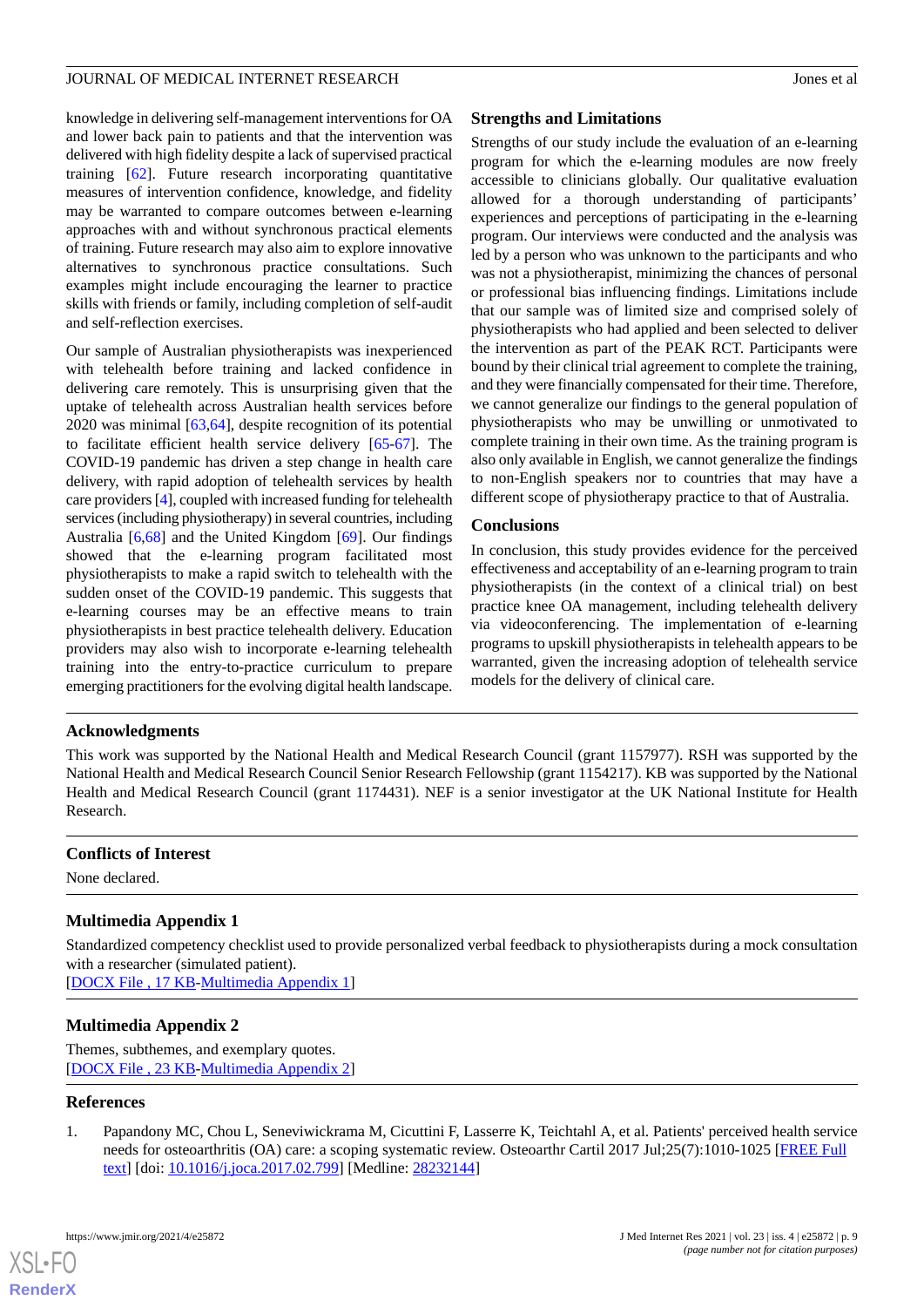- <span id="page-9-0"></span>2. Bradford NK, Caffery LJ, Smith AC. Telehealth services in rural and remote Australia: a systematic review of models of care and factors influencing success and sustainability. Rural Remote Health 2016;16(4):4268 [\[FREE Full text\]](https://www.rrh.org.au/articles/subviewnew.asp?ArticleID=4268) [Medline: [27817199](http://www.ncbi.nlm.nih.gov/entrez/query.fcgi?cmd=Retrieve&db=PubMed&list_uids=27817199&dopt=Abstract)]
- <span id="page-9-2"></span><span id="page-9-1"></span>3. NHS five year forward view. National Health Service (NHS) UK. 2014. URL: [https://www.england.nhs.uk/publication/](https://www.england.nhs.uk/publication/nhs-five-year-forward-view/) [nhs-five-year-forward-view/](https://www.england.nhs.uk/publication/nhs-five-year-forward-view/) [accessed 2020-11-03]
- 4. Rapid assessment of service delivery for NCDs during the COVID-19 pandemic. World Health Organization. 2020. URL: <https://www.who.int/publications/m/item/rapid-assessment-of-service-delivery-for-ncds-during-the-covid-19-pandemic> [accessed 2020-10-14]
- <span id="page-9-4"></span><span id="page-9-3"></span>5. Duckett S. What should primary care look like after the COVID-19 pandemic? Aust J Prim Health 2020;26(3):207. [doi: [10.1071/py20095\]](http://dx.doi.org/10.1071/py20095)
- <span id="page-9-5"></span>6. Stanhope J, Weinstein P. Learning from COVID-19 to improve access to physiotherapy. Aust J Prim Health 2020;26(4):271. [doi: [10.1071/py20141](http://dx.doi.org/10.1071/py20141)]
- <span id="page-9-6"></span>7. Telehealth. World Health Organisation. 2016. URL:<https://www.who.int/gho/goe/telehealth/en/> [accessed 2020-02-11]
- <span id="page-9-7"></span>8. Lee AC, Davenport TE, Randall K. Telehealth physical therapy in musculoskeletal practice. J Orthop Sports Phys Ther 2018 Oct;48(10):736-739. [doi: [10.2519/jospt.2018.0613](http://dx.doi.org/10.2519/jospt.2018.0613)] [Medline: [30270782\]](http://www.ncbi.nlm.nih.gov/entrez/query.fcgi?cmd=Retrieve&db=PubMed&list_uids=30270782&dopt=Abstract)
- <span id="page-9-8"></span>9. Victorian Allied Health Workforce Research Project; Allied Health Assistance Workforce Report. State of Victoria, Department of Health and Human Services. 2016. URL: [https://www2.health.vic.gov.au/Api/downloadmedia/](https://www2.health.vic.gov.au/Api/downloadmedia/%7BB0FE1403-FB25-4F2A-8FE5-4FECE377B257%7D) [%7BB0FE1403-FB25-4F2A-8FE5-4FECE377B257%7D](https://www2.health.vic.gov.au/Api/downloadmedia/%7BB0FE1403-FB25-4F2A-8FE5-4FECE377B257%7D) [accessed 2021-03-31]
- <span id="page-9-9"></span>10. Cottrell MA, Russell TG. Telehealth for musculoskeletal physiotherapy. Musculoskelet Sci Pract 2020 Aug;48 [\[FREE Full](http://europepmc.org/abstract/MED/32560876) [text](http://europepmc.org/abstract/MED/32560876)] [doi: [10.1016/j.msksp.2020.102193\]](http://dx.doi.org/10.1016/j.msksp.2020.102193) [Medline: [32560876\]](http://www.ncbi.nlm.nih.gov/entrez/query.fcgi?cmd=Retrieve&db=PubMed&list_uids=32560876&dopt=Abstract)
- <span id="page-9-10"></span>11. Bishop A, Gamlin J, Hall J, Hopper C, Foster NE. PhysioDirect: supporting physiotherapists to deliver telephone assessment and advice services within the context of a randomised trial. Physiotherapy 2013 Jun;99(2):113-118 [\[FREE Full text](https://linkinghub.elsevier.com/retrieve/pii/S0031-9406(12)00082-X)] [doi: [10.1016/j.physio.2012.08.002](http://dx.doi.org/10.1016/j.physio.2012.08.002)] [Medline: [23219629\]](http://www.ncbi.nlm.nih.gov/entrez/query.fcgi?cmd=Retrieve&db=PubMed&list_uids=23219629&dopt=Abstract)
- <span id="page-9-11"></span>12. Cottrell MA, Hill AJ, O'Leary SP, Raymer ME, Russell TG. Clinicians' perspectives of a novel home-based multidisciplinary telehealth service for patients with chronic spinal pain. Int J Telerehabil 2018 Dec 11;10(2):81-88 [[FREE Full text](http://europepmc.org/abstract/MED/30588279)] [doi: [10.5195/ijt.2018.6249](http://dx.doi.org/10.5195/ijt.2018.6249)] [Medline: [30588279\]](http://www.ncbi.nlm.nih.gov/entrez/query.fcgi?cmd=Retrieve&db=PubMed&list_uids=30588279&dopt=Abstract)
- <span id="page-9-13"></span><span id="page-9-12"></span>13. Lawford BJ, Delany C, Bennell KL, Hinman RS. "I Was Really Pleasantly Surprised": firsthand experience and shifts in physical therapist perceptions of telephone-delivered exercise therapy for knee osteoarthritis-a qualitative study. Arthritis Care Res (Hoboken) 2019 Apr 28;71(4):545-557. [doi: [10.1002/acr.23618](http://dx.doi.org/10.1002/acr.23618)] [Medline: [29885026\]](http://www.ncbi.nlm.nih.gov/entrez/query.fcgi?cmd=Retrieve&db=PubMed&list_uids=29885026&dopt=Abstract)
- 14. Hinman RS, Lawford BJ, Bennell KL. Harnessing technology to deliver care by physical therapists for people with persistent joint pain: telephone and video - conferencing service models. J Appl Behav Res 2018 Oct 30;24(2). [doi: [10.1111/jabr.12150](http://dx.doi.org/10.1111/jabr.12150)]
- <span id="page-9-14"></span>15. Munro V, Morello A, Oster C, Redmond C, Vnuk A, Lennon S, et al. E-learning for self-management support: introducing blended learning for graduate students - a cohort study. BMC Med Educ 2018 Sep 24;18(1):219 [[FREE Full text](https://bmcmededuc.biomedcentral.com/articles/10.1186/s12909-018-1328-6)] [doi: [10.1186/s12909-018-1328-6\]](http://dx.doi.org/10.1186/s12909-018-1328-6) [Medline: [30249238](http://www.ncbi.nlm.nih.gov/entrez/query.fcgi?cmd=Retrieve&db=PubMed&list_uids=30249238&dopt=Abstract)]
- <span id="page-9-16"></span><span id="page-9-15"></span>16. Lawn S, Zhi X, Morello A. An integrative review of e-learning in the delivery of self-management support training for health professionals. BMC Med Educ 2017 Oct 10;17(1):183 [[FREE Full text\]](https://bmcmededuc.biomedcentral.com/articles/10.1186/s12909-017-1022-0) [doi: [10.1186/s12909-017-1022-0](http://dx.doi.org/10.1186/s12909-017-1022-0)] [Medline: [29017521](http://www.ncbi.nlm.nih.gov/entrez/query.fcgi?cmd=Retrieve&db=PubMed&list_uids=29017521&dopt=Abstract)]
- <span id="page-9-17"></span>17. Sinclair PM, Kable A, Levett-Jones T, Booth D. The effectiveness of Internet-based e-learning on clinician behaviour and patient outcomes: a systematic review. Int J Nurs Stud 2016 May; 57:70-81. [doi: [10.1016/j.ijnurstu.2016.01.011](http://dx.doi.org/10.1016/j.ijnurstu.2016.01.011)] [Medline: [27045566](http://www.ncbi.nlm.nih.gov/entrez/query.fcgi?cmd=Retrieve&db=PubMed&list_uids=27045566&dopt=Abstract)]
- <span id="page-9-18"></span>18. Cook DA, Levinson AJ, Garside S, Dupras DM, Erwin PJ, Montori VM. Internet-based learning in the health professions: a meta-analysis. J Am Med Assoc 2008 Sep 10;300(10):1181-1196. [doi: [10.1001/jama.300.10.1181\]](http://dx.doi.org/10.1001/jama.300.10.1181) [Medline: [18780847](http://www.ncbi.nlm.nih.gov/entrez/query.fcgi?cmd=Retrieve&db=PubMed&list_uids=18780847&dopt=Abstract)]
- <span id="page-9-19"></span>19. Gagnon K, Young B, Bachman T, Longbottom T, Severin R, Walker MJ. Doctor of physical therapy education in a hybrid learning environment: reimagining the possibilities and navigating a "New Normal". Phys Ther 2020 Aug 12;100(8):1268-1277 [[FREE Full text](http://europepmc.org/abstract/MED/32424417)] [doi: [10.1093/ptj/pzaa096\]](http://dx.doi.org/10.1093/ptj/pzaa096) [Medline: [32424417](http://www.ncbi.nlm.nih.gov/entrez/query.fcgi?cmd=Retrieve&db=PubMed&list_uids=32424417&dopt=Abstract)]
- <span id="page-9-20"></span>20. Feng Y. National osteoarthritis strategy. National Osteoarthritis Strategy Project Group. 2018. URL: [https://ibjr.sydney.edu.au/](https://ibjr.sydney.edu.au/wp-content/uploads/2019/05/National-Osteoarthritis-Strategy.pdf) [wp-content/uploads/2019/05/National-Osteoarthritis-Strategy.pdf](https://ibjr.sydney.edu.au/wp-content/uploads/2019/05/National-Osteoarthritis-Strategy.pdf) [accessed 2021-03-31]
- <span id="page-9-21"></span>21. Vos T, Flaxman AD, Naghavi M, Lozano R, Michaud C, Ezzati M, et al. Years lived with disability (YLDs) for 1160 sequelae of 289 diseases and injuries 1990-2010: a systematic analysis for the Global Burden of Disease Study 2010. Lancet 2012 Dec 15;380(9859):2163-2196 [\[FREE Full text](http://europepmc.org/abstract/MED/23245607)] [doi: [10.1016/S0140-6736\(12\)61729-2\]](http://dx.doi.org/10.1016/S0140-6736(12)61729-2) [Medline: [23245607\]](http://www.ncbi.nlm.nih.gov/entrez/query.fcgi?cmd=Retrieve&db=PubMed&list_uids=23245607&dopt=Abstract)
- <span id="page-9-22"></span>22. Wallis JA, Taylor NF, Bunzli S, Shields N. Experience of living with knee osteoarthritis: a systematic review of qualitative studies. BMJ Open 2019 Sep 24;9(9) [[FREE Full text](https://bmjopen.bmj.com/lookup/pmidlookup?view=long&pmid=31551381)] [doi: [10.1136/bmjopen-2019-030060](http://dx.doi.org/10.1136/bmjopen-2019-030060)] [Medline: [31551381](http://www.ncbi.nlm.nih.gov/entrez/query.fcgi?cmd=Retrieve&db=PubMed&list_uids=31551381&dopt=Abstract)]
- 23. Ackerman IN, Pratt C, Gorelik A, Liew D. Projected burden of osteoarthritis and rheumatoid arthritis in Australia: a population-level analysis. Arthritis Care Res (Hoboken) 2018 Jun 12;70(6):877-883. [doi: [10.1002/acr.23414\]](http://dx.doi.org/10.1002/acr.23414) [Medline: [28898565](http://www.ncbi.nlm.nih.gov/entrez/query.fcgi?cmd=Retrieve&db=PubMed&list_uids=28898565&dopt=Abstract)]
- 24. Fransen M, McConnell S, Harmer AR, Van der Esch M, Simic M, Bennell KL. Exercise for osteoarthritis of the knee: a Cochrane systematic review. Br J Sports Med 2015 Dec 24;49(24):1554-1557. [doi: [10.1136/bjsports-2015-095424\]](http://dx.doi.org/10.1136/bjsports-2015-095424) [Medline: [26405113](http://www.ncbi.nlm.nih.gov/entrez/query.fcgi?cmd=Retrieve&db=PubMed&list_uids=26405113&dopt=Abstract)]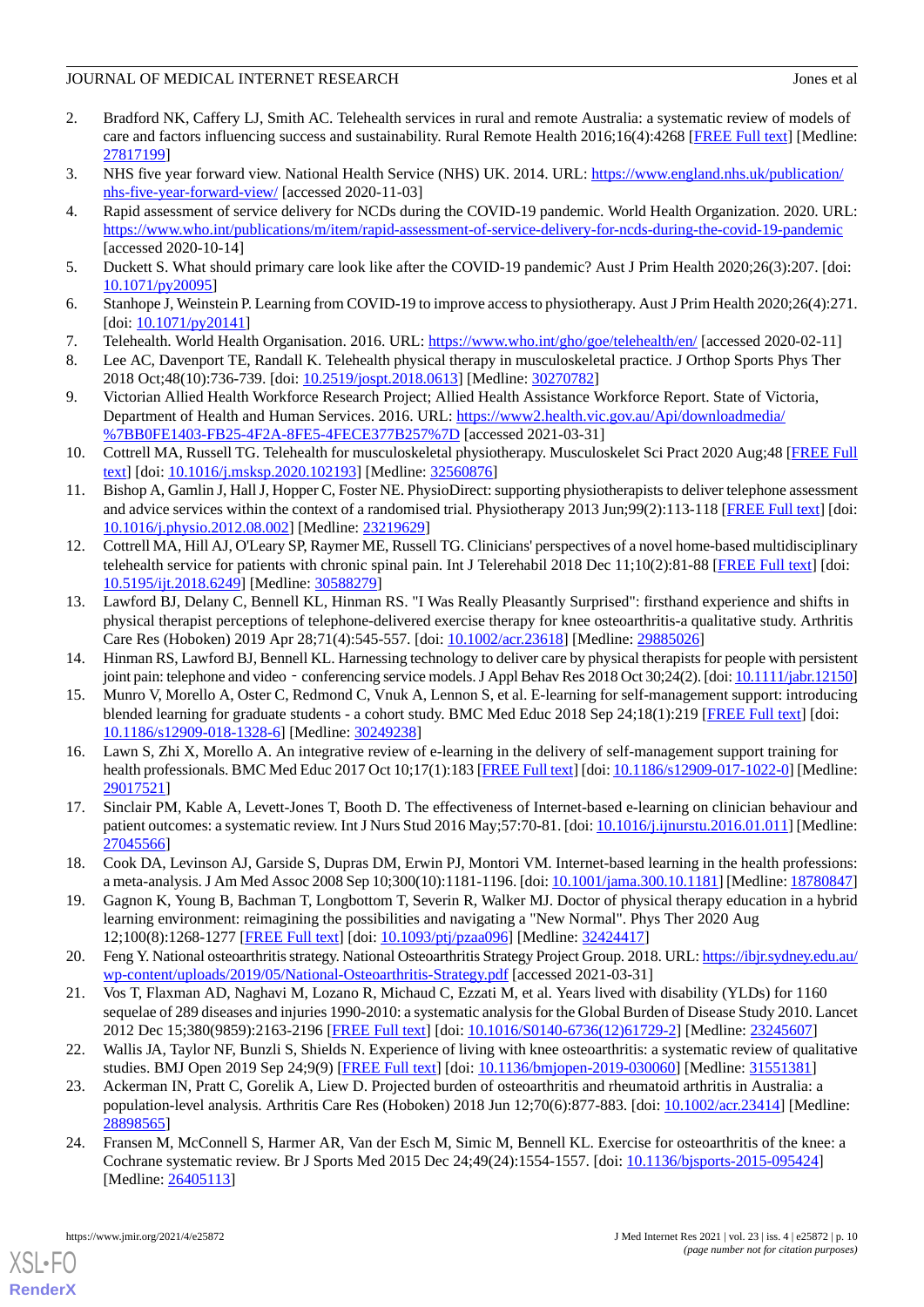- <span id="page-10-0"></span>25. Uthman OA, van der Windt DA, Jordan JL, Dziedzic KS, Healey EL, Peat GM, et al. Exercise for lower limb osteoarthritis: systematic review incorporating trial sequential analysis and network meta-analysis. Br Med J 2013 Sep 20;347(sep20 1):5555 [[FREE Full text\]](http://www.bmj.com/lookup/pmidlookup?view=long&pmid=24055922) [doi: [10.1136/bmj.f5555\]](http://dx.doi.org/10.1136/bmj.f5555) [Medline: [24055922\]](http://www.ncbi.nlm.nih.gov/entrez/query.fcgi?cmd=Retrieve&db=PubMed&list_uids=24055922&dopt=Abstract)
- <span id="page-10-1"></span>26. Bannuru RR, Osani MC, Vaysbrot EE, Arden NK, Bennell K, Bierma-Zeinstra SM, et al. OARSI guidelines for the non-surgical management of knee, hip, and polyarticular osteoarthritis. Osteoarthr Cartil 2019 Nov;27(11):1578-1589 [[FREE Full text](https://linkinghub.elsevier.com/retrieve/pii/S1063-4584(19)31116-1)] [doi: [10.1016/j.joca.2019.06.011](http://dx.doi.org/10.1016/j.joca.2019.06.011)] [Medline: [31278997\]](http://www.ncbi.nlm.nih.gov/entrez/query.fcgi?cmd=Retrieve&db=PubMed&list_uids=31278997&dopt=Abstract)
- 27. Fernandes L, Hagen KB, Bijlsma JW, Andreassen O, Christensen P, Conaghan PG, European League Against Rheumatism (EULAR). EULAR recommendations for the non-pharmacological core management of hip and knee osteoarthritis. Ann Rheum Dis 2013 Jul;72(7):1125-1135 [[FREE Full text](https://ard.bmj.com/lookup/pmidlookup?view=long&pmid=23595142)] [doi: [10.1136/annrheumdis-2012-202745](http://dx.doi.org/10.1136/annrheumdis-2012-202745)] [Medline: [23595142\]](http://www.ncbi.nlm.nih.gov/entrez/query.fcgi?cmd=Retrieve&db=PubMed&list_uids=23595142&dopt=Abstract)
- 28. Kolasinski SL, Neogi T, Hochberg MC, Oatis C, Guyatt G, Block J, et al. 2019 American College of Rheumatology/Arthritis Foundation guideline for the management of osteoarthritis of the hand, hip, and knee. Arthritis Rheumatol 2020 Feb 06;72(2):220-233 [[FREE Full text](https://doi.org/10.1002/art.41142)] [doi: [10.1002/art.41142\]](http://dx.doi.org/10.1002/art.41142) [Medline: [31908163\]](http://www.ncbi.nlm.nih.gov/entrez/query.fcgi?cmd=Retrieve&db=PubMed&list_uids=31908163&dopt=Abstract)
- <span id="page-10-2"></span>29. National Clinical Guideline Centre (UK). Osteoarthritis: Care and Management in Adults. London, United Kingdom: London: National Institute for Health and Care Excellence (UK); 2014 Feb. National Institute for Health and Clinical Excellence: Guidance; 2014.
- <span id="page-10-3"></span>30. Guideline for the management of knee and hip osteoarthritis, 2nd edn. The Royal Australian College of General Practitioners. 2018. URL: [https://www.racgp.org.au/clinical-resources/clinical-guidelines/key-racgp-guidelines/view-all-racgp-guidelines/](https://www.racgp.org.au/clinical-resources/clinical-guidelines/key-racgp-guidelines/view-all-racgp-guidelines/knee-and-hip-osteoarthritis) [knee-and-hip-osteoarthritis](https://www.racgp.org.au/clinical-resources/clinical-guidelines/key-racgp-guidelines/view-all-racgp-guidelines/knee-and-hip-osteoarthritis) [accessed 2021-03-31]
- 31. Briggs AM, Hinman RS, Darlow B, Bennell KL, Leech M, Pizzari T, et al. Confidence and attitudes toward osteoarthritis care among the current and emerging health workforce: a multinational interprofessional study. ACR Open Rheumatol 2019 Jun 22;1(4):219-235 [[FREE Full text](https://doi.org/10.1002/acr2.1032)] [doi: [10.1002/acr2.1032](http://dx.doi.org/10.1002/acr2.1032)] [Medline: [31777798](http://www.ncbi.nlm.nih.gov/entrez/query.fcgi?cmd=Retrieve&db=PubMed&list_uids=31777798&dopt=Abstract)]
- 32. Briggs AM, Houlding E, Hinman R, Desmond L, Bennell K, Darlow B, et al. Health professionals and students encounter multi-level barriers to implementing high-value osteoarthritis care: a multi-national study. Osteoarthr Cartil 2019 May; 27(5): 788-804. [doi: 10.1016/j.joca. 2018.12.024] [Medline: [30668988](http://www.ncbi.nlm.nih.gov/entrez/query.fcgi?cmd=Retrieve&db=PubMed&list_uids=30668988&dopt=Abstract)]
- <span id="page-10-4"></span>33. Egerton T, Diamond L, Buchbinder R, Bennell K, Slade S. A systematic review and evidence synthesis of qualitative studies to identify primary care clinicians' barriers and enablers to the management of osteoarthritis. Osteoarthr Cartil 2017 May;25(5):625-638 [\[FREE Full text\]](https://linkinghub.elsevier.com/retrieve/pii/S1063-4584(16)30439-3) [doi: [10.1016/j.joca.2016.12.002\]](http://dx.doi.org/10.1016/j.joca.2016.12.002) [Medline: [27939622](http://www.ncbi.nlm.nih.gov/entrez/query.fcgi?cmd=Retrieve&db=PubMed&list_uids=27939622&dopt=Abstract)]
- <span id="page-10-5"></span>34. Selten EM, Vriezekolk JE, Nijhof MW, Schers HJ, van der Meulen-Dilling RG, van der Laan WH, et al. Barriers impeding the use of non-pharmacological, non-surgical care in hip and knee osteoarthritis. J Clin Rheumatol 2017;23(8):405-410. [doi: [10.1097/rhu.0000000000000562](http://dx.doi.org/10.1097/rhu.0000000000000562)]
- <span id="page-10-6"></span>35. Eyles JP, Hunter DJ, Bennell KL, Dziedzic KS, Hinman RS, van der Esch M, Joint Effort Initiative Members. Priorities for the effective implementation of osteoarthritis management programs: an OARSI international consensus exercise. Osteoarthr Cartil 2019 Sep;27(9):1270-1279 [\[FREE Full text\]](https://linkinghub.elsevier.com/retrieve/pii/S1063-4584(19)31046-5) [doi: [10.1016/j.joca.2019.05.015\]](http://dx.doi.org/10.1016/j.joca.2019.05.015) [Medline: [31163271\]](http://www.ncbi.nlm.nih.gov/entrez/query.fcgi?cmd=Retrieve&db=PubMed&list_uids=31163271&dopt=Abstract)
- <span id="page-10-7"></span>36. Eyles JP, Hunter DJ, Briggs AM, Hinman RS, Fitzpatrick J, March L, et al. National osteoarthritis strategy brief report: living well with osteoarthritis. Aust J Gen Pract 2020 Jul 01;49(7):438-442. [doi: [10.31128/ajgp-08-19-5051-02\]](http://dx.doi.org/10.31128/ajgp-08-19-5051-02)
- 37. National strategic action plan for arthritis. Australian Government, Department of Health. 2019. URL: [https://www.](https://www.health.gov.au/resources/publications/national-strategic-action-plan-for-arthritis) [health.gov.au/resources/publications/national-strategic-action-plan-for-arthritis](https://www.health.gov.au/resources/publications/national-strategic-action-plan-for-arthritis) [accessed 2021-03-31]
- <span id="page-10-8"></span>38. Bennell KL, Nelligan R, Dobson F, Rini C, Keefe F, Kasza J, et al. Effectiveness of an internet-delivered exercise and pain-coping skills training intervention for persons with chronic knee pain. Ann Intern Med 2017 Feb 21;166(7):453. [doi: [10.7326/m16-1714\]](http://dx.doi.org/10.7326/m16-1714)
- <span id="page-10-9"></span>39. Hinman RS, Campbell PK, Lawford BJ, Briggs AM, Gale J, Bills C, et al. Does telephone-delivered exercise advice and support by physiotherapists improve pain and/or function in people with knee osteoarthritis? Telecare randomised controlled trial. Br J Sports Med 2020 Jul 20;54(13):790-797. [doi: [10.1136/bjsports-2019-101183\]](http://dx.doi.org/10.1136/bjsports-2019-101183) [Medline: [31748198](http://www.ncbi.nlm.nih.gov/entrez/query.fcgi?cmd=Retrieve&db=PubMed&list_uids=31748198&dopt=Abstract)]
- <span id="page-10-10"></span>40. Hinman RS, Nelligan RK, Bennell KL, Delany C. "Sounds a Bit Crazy, But It Was Almost More Personal:" A qualitative study of patient and clinician experiences of physical therapist-prescribed exercise for knee osteoarthritis via Skype. Arthritis Care Res (Hoboken) 2017 Dec 02;69(12):1834-1844. [doi: [10.1002/acr.23218\]](http://dx.doi.org/10.1002/acr.23218) [Medline: [28217864](http://www.ncbi.nlm.nih.gov/entrez/query.fcgi?cmd=Retrieve&db=PubMed&list_uids=28217864&dopt=Abstract)]
- <span id="page-10-11"></span>41. Salisbury C, Montgomery AA, Hollinghurst S, Hopper C, Bishop A, Franchini A, et al. Effectiveness of PhysioDirect telephone assessment and advice services for patients with musculoskeletal problems: pragmatic randomised controlled trial. Br Med J 2013 Jan 29;346(jan29 3):43 [\[FREE Full text\]](http://www.bmj.com/lookup/pmidlookup?view=long&pmid=23360891) [doi: [10.1136/bmj.f43\]](http://dx.doi.org/10.1136/bmj.f43) [Medline: [23360891](http://www.ncbi.nlm.nih.gov/entrez/query.fcgi?cmd=Retrieve&db=PubMed&list_uids=23360891&dopt=Abstract)]
- <span id="page-10-13"></span><span id="page-10-12"></span>42. Hinman RS, Kimp AJ, Campbell PK, Russell T, Foster NE, Kasza J, et al. Technology versus tradition: a non-inferiority trial comparing video to face-to-face consultations with a physiotherapist for people with knee osteoarthritis. Protocol for the PEAK randomised controlled trial. BMC Musculoskelet Disord 2020 Aug 07;21(1):522 [[FREE Full text](https://bmcmusculoskeletdisord.biomedcentral.com/articles/10.1186/s12891-020-03523-8)] [doi: [10.1186/s12891-020-03523-8\]](http://dx.doi.org/10.1186/s12891-020-03523-8) [Medline: [32767989\]](http://www.ncbi.nlm.nih.gov/entrez/query.fcgi?cmd=Retrieve&db=PubMed&list_uids=32767989&dopt=Abstract)
- 43. Baxter P, Jack S. Qualitative case study methodology: study design and implementation for novice researchers. Qual Rep 2015 Jan 14. [doi: [10.46743/2160-3715/2008.1573](http://dx.doi.org/10.46743/2160-3715/2008.1573)]
- 44. O'Brien BC, Harris IB, Beckman TJ, Reed DA, Cook DA. Standards for reporting qualitative research. Acad Med 2014;89(9):1245-1251. [doi: [10.1097/acm.0000000000000388\]](http://dx.doi.org/10.1097/acm.0000000000000388)
- 45. Miller GE. The assessment of clinical skills/competence/performance. Acad Med 1990 Sep;65(9 Suppl):S63-S67. [doi: [10.1097/00001888-199009000-00045](http://dx.doi.org/10.1097/00001888-199009000-00045)] [Medline: [2400509](http://www.ncbi.nlm.nih.gov/entrez/query.fcgi?cmd=Retrieve&db=PubMed&list_uids=2400509&dopt=Abstract)]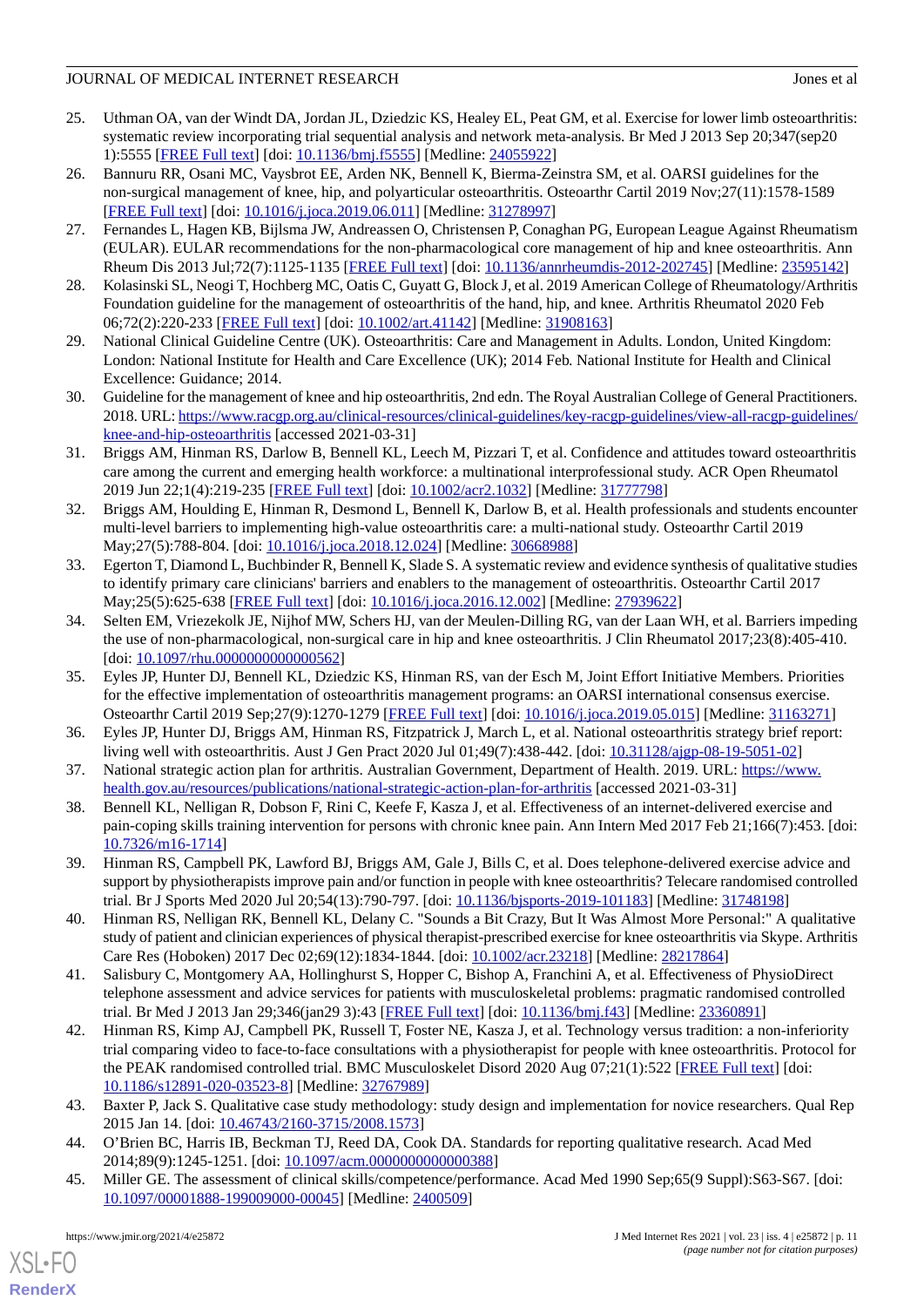- <span id="page-11-0"></span>46. PEAK training. The University of Melbourne, Melbourne School of Health Sciences. URL: [https://healthsciences.](https://healthsciences.unimelb.edu.au/departments/physiotherapy/chesm/clinician-resources/peak-training) [unimelb.edu.au/departments/physiotherapy/chesm/clinician-resources/peak-training](https://healthsciences.unimelb.edu.au/departments/physiotherapy/chesm/clinician-resources/peak-training) [accessed 2021-04-09]
- <span id="page-11-1"></span>47. Sekhon M, Cartwright M, Francis JJ. Acceptability of healthcare interventions: an overview of reviews and development of a theoretical framework. BMC Health Serv Res 2017 Jan 26;17(1):88 [\[FREE Full text\]](https://bmchealthservres.biomedcentral.com/articles/10.1186/s12913-017-2031-8) [doi: [10.1186/s12913-017-2031-8\]](http://dx.doi.org/10.1186/s12913-017-2031-8) [Medline: [28126032](http://www.ncbi.nlm.nih.gov/entrez/query.fcgi?cmd=Retrieve&db=PubMed&list_uids=28126032&dopt=Abstract)]
- <span id="page-11-3"></span><span id="page-11-2"></span>48. Morse JM, Field PA. Qualitative Research Methods for Health Professionals. Thousand Oaks, United States: SAGE Publications Inc; 1995:1-272.
- <span id="page-11-4"></span>49. Mays N, Pope C. Rigour and qualitative research. Br Med J 1995 Jul 08;311(6997):109-112 [\[FREE Full text\]](http://europepmc.org/abstract/MED/7613363) [doi: [10.1136/bmj.311.6997.109\]](http://dx.doi.org/10.1136/bmj.311.6997.109) [Medline: [7613363\]](http://www.ncbi.nlm.nih.gov/entrez/query.fcgi?cmd=Retrieve&db=PubMed&list_uids=7613363&dopt=Abstract)
- <span id="page-11-5"></span>50. Regmi K, Jones L. A systematic review of the factors - enablers and barriers - affecting e-learning in health sciences education. BMC Med Educ 2020 Mar 30;20(1):91 [\[FREE Full text](https://bmcmededuc.biomedcentral.com/articles/10.1186/s12909-020-02007-6)] [doi: [10.1186/s12909-020-02007-6\]](http://dx.doi.org/10.1186/s12909-020-02007-6) [Medline: [32228560\]](http://www.ncbi.nlm.nih.gov/entrez/query.fcgi?cmd=Retrieve&db=PubMed&list_uids=32228560&dopt=Abstract)
- <span id="page-11-6"></span>51. Kolltveit BH, Gjengedal E, Graue M, Iversen MM, Thorne S, Kirkevold M. Conditions for success in introducing telemedicine in diabetes foot care: a qualitative inquiry. BMC Nurs 2017 Jan 13;16(1):2 [\[FREE Full text](https://bmcnurs.biomedcentral.com/articles/10.1186/s12912-017-0201-y)] [doi: [10.1186/s12912-017-0201-y\]](http://dx.doi.org/10.1186/s12912-017-0201-y) [Medline: [28100957](http://www.ncbi.nlm.nih.gov/entrez/query.fcgi?cmd=Retrieve&db=PubMed&list_uids=28100957&dopt=Abstract)]
- <span id="page-11-7"></span>52. Gardner P, Slater H, Jordan JE, Fary RE, Chua J, Briggs AM. Physiotherapy students' perspectives of online e-learning for interdisciplinary management of chronic health conditions: a qualitative study. BMC Med Educ 2016 Mar 16;16(1):62 [[FREE Full text](https://bmcmededuc.biomedcentral.com/articles/10.1186/s12909-016-0593-5)] [doi: [10.1186/s12909-016-0593-5\]](http://dx.doi.org/10.1186/s12909-016-0593-5) [Medline: [26879982](http://www.ncbi.nlm.nih.gov/entrez/query.fcgi?cmd=Retrieve&db=PubMed&list_uids=26879982&dopt=Abstract)]
- 53. Duque G, Demontiero O, Whereat S, Gunawardene P, Leung O, Webster P, et al. Evaluation of a blended learning model in geriatric medicine: a successful learning experience for medical students. Australas J Ageing 2013 Jun 17;32(2):103-109. [doi: [10.1111/j.1741-6612.2012.00620.x](http://dx.doi.org/10.1111/j.1741-6612.2012.00620.x)] [Medline: [23773249](http://www.ncbi.nlm.nih.gov/entrez/query.fcgi?cmd=Retrieve&db=PubMed&list_uids=23773249&dopt=Abstract)]
- 54. Nartker AJ, Stevens L, Shumays A, Kalowela M, Kisimbo D, Potter K. Increasing health worker capacity through distance learning: a comprehensive review of programmes in Tanzania. Hum Resour Health 2010 Dec 31;8(1):30 [\[FREE Full text](https://human-resources-health.biomedcentral.com/articles/10.1186/1478-4491-8-30)] [doi: [10.1186/1478-4491-8-30](http://dx.doi.org/10.1186/1478-4491-8-30)] [Medline: [21194417\]](http://www.ncbi.nlm.nih.gov/entrez/query.fcgi?cmd=Retrieve&db=PubMed&list_uids=21194417&dopt=Abstract)
- <span id="page-11-8"></span>55. Rowe M, Frantz J, Bozalek V. The role of blended learning in the clinical education of healthcare students: a systematic review. Med Teach 2012 Mar 28;34(4):216-221. [doi: [10.3109/0142159x.2012.642831\]](http://dx.doi.org/10.3109/0142159x.2012.642831)
- <span id="page-11-9"></span>56. Zolfaghari M, Negarandeh R, Eybpoosh S. Developing a blended learning program for nursing and midwifery students in Iran: process and preliminary outcomes. Iran J Nurs Midwifery Res 2013 Jan;18(1):20-26 [[FREE Full text](http://europepmc.org/abstract/MED/23983723)] [Medline: [23983723](http://www.ncbi.nlm.nih.gov/entrez/query.fcgi?cmd=Retrieve&db=PubMed&list_uids=23983723&dopt=Abstract)]
- <span id="page-11-10"></span>57. Major ME, Ramaekers SP, Engelbert RH, Van der Schaaf M. Preparing undergraduate students for clinical work in a complex environment: evaluation of an e-learning module on physiotherapy in the intensive care unit. BMC Med Educ 2020 Apr 28;20(1):130 [\[FREE Full text\]](https://bmcmededuc.biomedcentral.com/articles/10.1186/s12909-020-02035-2) [doi: [10.1186/s12909-020-02035-2\]](http://dx.doi.org/10.1186/s12909-020-02035-2) [Medline: [32345330\]](http://www.ncbi.nlm.nih.gov/entrez/query.fcgi?cmd=Retrieve&db=PubMed&list_uids=32345330&dopt=Abstract)
- <span id="page-11-11"></span>58. Ohtake PJ, Lazarus M, Schillo R, Rosen M. Simulation experience enhances physical therapist student confidence in managing a patient in the critical care environment. Phys Ther 2013 Mar;93(2):216-228. [doi: [10.2522/ptj.20110463](http://dx.doi.org/10.2522/ptj.20110463)] [Medline: [23329555](http://www.ncbi.nlm.nih.gov/entrez/query.fcgi?cmd=Retrieve&db=PubMed&list_uids=23329555&dopt=Abstract)]
- <span id="page-11-13"></span><span id="page-11-12"></span>59. Thomas EM, Rybski MF, Apke TL, Kegelmeyer DA, Kloos AD. An acute interprofessional simulation experience for occupational and physical therapy students: key findings from a survey study. J Interprof Care 2017 May 28;31(3):317-324. [doi: [10.1080/13561820.2017.1280006](http://dx.doi.org/10.1080/13561820.2017.1280006)] [Medline: [28276844\]](http://www.ncbi.nlm.nih.gov/entrez/query.fcgi?cmd=Retrieve&db=PubMed&list_uids=28276844&dopt=Abstract)
- <span id="page-11-14"></span>60. Dreyfus SE, Dreyfus HL. A five stage model of the mental activities involved in directed skill acquisition. Department of Industrial Engineering and Operations Research University of California, Berkeley. 1980. URL: [https://apps.dtic.mil/dtic/](https://apps.dtic.mil/dtic/tr/fulltext/u2/a084551.pdf) [tr/fulltext/u2/a084551.pdf](https://apps.dtic.mil/dtic/tr/fulltext/u2/a084551.pdf) [accessed 2021-03-31]
- <span id="page-11-15"></span>61. Dreyfus SE. The five-stage model of adult skill acquisition. Bull Sci Technol Soc 2016 Jul 24;24(3):177-181. [doi: [10.1177/0270467604264992\]](http://dx.doi.org/10.1177/0270467604264992)
- <span id="page-11-17"></span><span id="page-11-16"></span>62. Hurley DA, Keogh A, Mc Ardle D, Hall AM, Richmond H, Guerin S, et al. Evaluation of an e-learning training program to support implementation of a group-based, theory-driven, self-management intervention for osteoarthritis and low-back pain: pre-post study. J Med Internet Res 2019 Mar 07;21(3) [[FREE Full text\]](https://www.jmir.org/2019/3/e11123/) [doi: [10.2196/11123](http://dx.doi.org/10.2196/11123)] [Medline: [30843863](http://www.ncbi.nlm.nih.gov/entrez/query.fcgi?cmd=Retrieve&db=PubMed&list_uids=30843863&dopt=Abstract)]
- 63. Smith AC, Armfield NR, Croll J, Gray LC. A review of Medicare expenditure in Australia for psychiatric consultations delivered in person and via videoconference. J Telemed Telecare 2012 Feb 23;18(3):169-171. [doi: [10.1258/jtt.2012.sft111](http://dx.doi.org/10.1258/jtt.2012.sft111)]
- <span id="page-11-18"></span>64. Wade V, Soar J, Gray L. Uptake of telehealth services funded by Medicare in Australia. Aust Health Review 2014;38(5):528. [doi: [10.1071/ah14090\]](http://dx.doi.org/10.1071/ah14090)
- <span id="page-11-19"></span>65. Nelson R. Telemedicine and telehealth: the potential to improve rural access to care. Am J Nurs 2017 Jul;117(6):17-18. [doi: [10.1097/01.NAJ.0000520244.60138.1c\]](http://dx.doi.org/10.1097/01.NAJ.0000520244.60138.1c) [Medline: [28541980](http://www.ncbi.nlm.nih.gov/entrez/query.fcgi?cmd=Retrieve&db=PubMed&list_uids=28541980&dopt=Abstract)]
- 66. Polinski JM, Barker T, Gagliano N, Sussman A, Brennan TA, Shrank WH. Patients' satisfaction with and preference for telehealth visits. J Gen Intern Med 2016 Mar 13;31(3):269-275 [\[FREE Full text\]](http://europepmc.org/abstract/MED/26269131) [doi: [10.1007/s11606-015-3489-x](http://dx.doi.org/10.1007/s11606-015-3489-x)] [Medline: [26269131](http://www.ncbi.nlm.nih.gov/entrez/query.fcgi?cmd=Retrieve&db=PubMed&list_uids=26269131&dopt=Abstract)]
- 67. Shigekawa E, Fix M, Corbett G, Roby DH, Coffman J. The current state of telehealth evidence: a rapid review. Health Aff (Millwood) 2018 Dec;37(12):1975-1982. [doi: [10.1377/hlthaff.2018.05132](http://dx.doi.org/10.1377/hlthaff.2018.05132)] [Medline: [30633674\]](http://www.ncbi.nlm.nih.gov/entrez/query.fcgi?cmd=Retrieve&db=PubMed&list_uids=30633674&dopt=Abstract)
- 68. COVID-19 National Health Plan Primary Care Package MBS telehealth services and increased practice incentive payments. Australian Government, Department of Health. 2020. URL: [https://www.health.gov.au/resources/publications/](https://www.health.gov.au/resources/publications/covid-19-national-health-plan-primary-care-package-mbs-telehealth-services-and-increased-practice-incentive-payments)